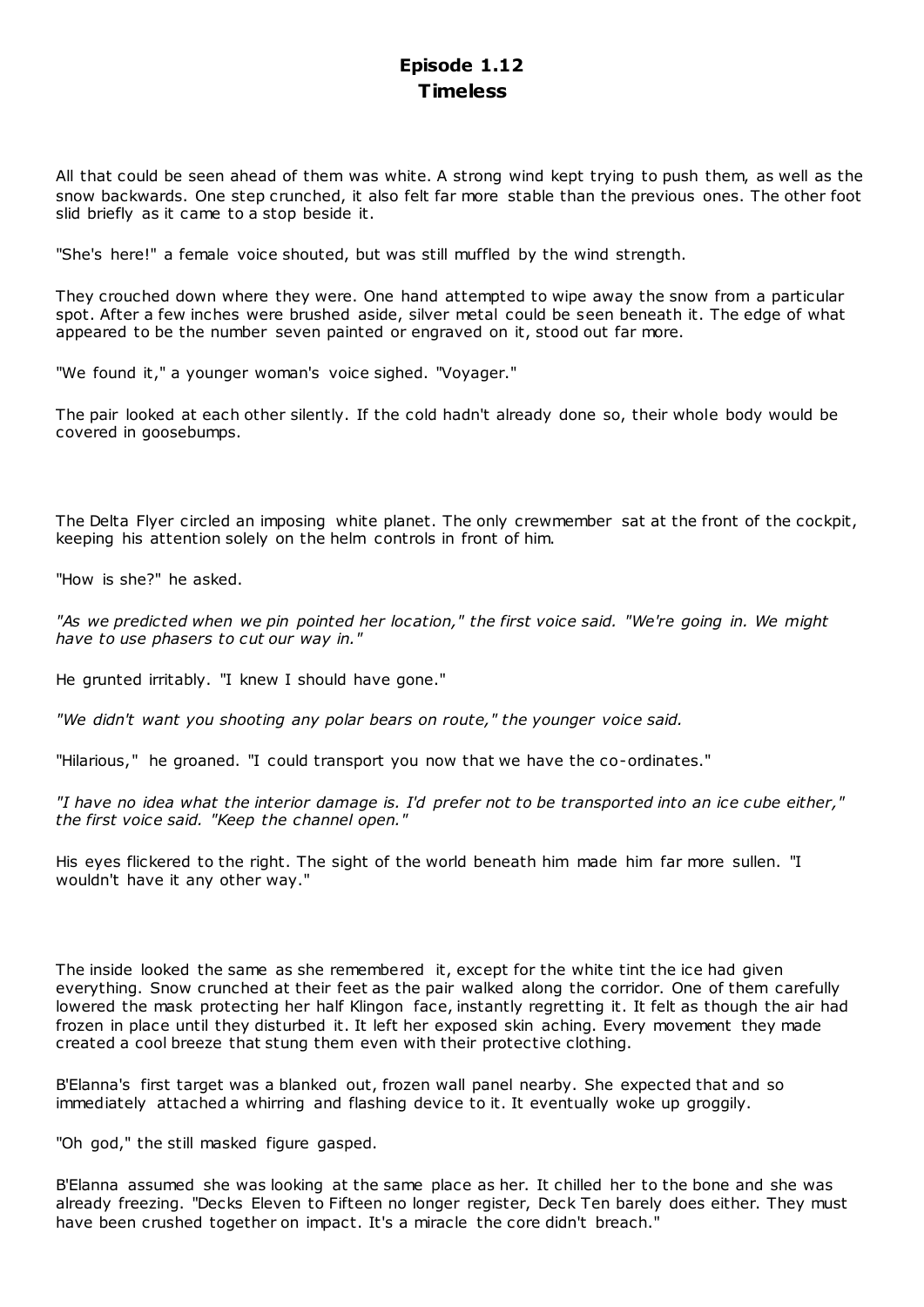There was an eery and yet awkward silence that followed.

B'Elanna broke it with a sigh that turned into a lingering white cloud in front of her. "Let's move along before we get nit picky."

*"At least I sorted out Deck Thirteen. Yay for me."*

"Don't," B'Elanna said harshly, although her expression was saddened. "Let's get to the Bridge."

It took a while to climb up slippery ladders and navigate around frozen corpses to get to the Bridge. It was a journey B'Elanna never wanted to do again. The temptation to smash her fist into every wall as she went was so great, she surprised herself that it didn't happen. All the faces she recognised almost choked the life out of her. She had to keep a hardened, strong face for her companion, as well as keep her cool vocally for her teammate on the Flyer.

Though when they reached their destination, she made a point to avoid looking towards the helm. There was no way she'd be able to keep that up if she did.

"Nothing," her partner said as if she was holding back tears. "There's no damage here and yet..." B'Elanna noticed she was looking at the poor souls who had been thrown clear of the back stations.

"They'll have hit the ice at full impulse. The shock of it, it would have been instant," B'Elanna said through a sore throat she didn't notice she had. It didn't help that she now had to step over another familiar face to get to the Engineering station.

The girl meanwhile nodded as she made her way towards Opps.

The Engineering station soon woke up to her device. "The Doc seems to be undamaged. We should be able to upload him into the emitter, if we can find it."

"Instant," the girl said grimly. "So he never felt it?"

B'Elanna felt a twinge go through her while she turned her head towards the girl. "No. It would have been very quick."

The girl nodded, her gaze fell to the ground. She stifled a gasp at the body lying within inches of her feet. "I think I've found her."

B'Elanna carefully stepped around the Engineering station obstacle, she opted for going up by Tactical to go over to Opps. Avoiding the helm was a must. The flashlight in her hand rested on the body by the girl's feet. Borg technology, frost covered skin tight catsuit that unfortunately made the body appear naked, the large assets. This was her, what they were looking for.

"The Borg," she said in her raw voice, giving her partner a brief nod. The girl did the same back, then crouched down to place a tiny device on the body's neck "We got her. Lock on to the relay and beam her to the lab."

*"No problem."*

"Don't dawdle. If I stay here any longer I'm going to start throwing furniture," B'Elanna snarled. The other woman looked on with worry.

It only took a few seconds for a transporter beam to spirit the body away. The two wasted no time, they headed back the way they came.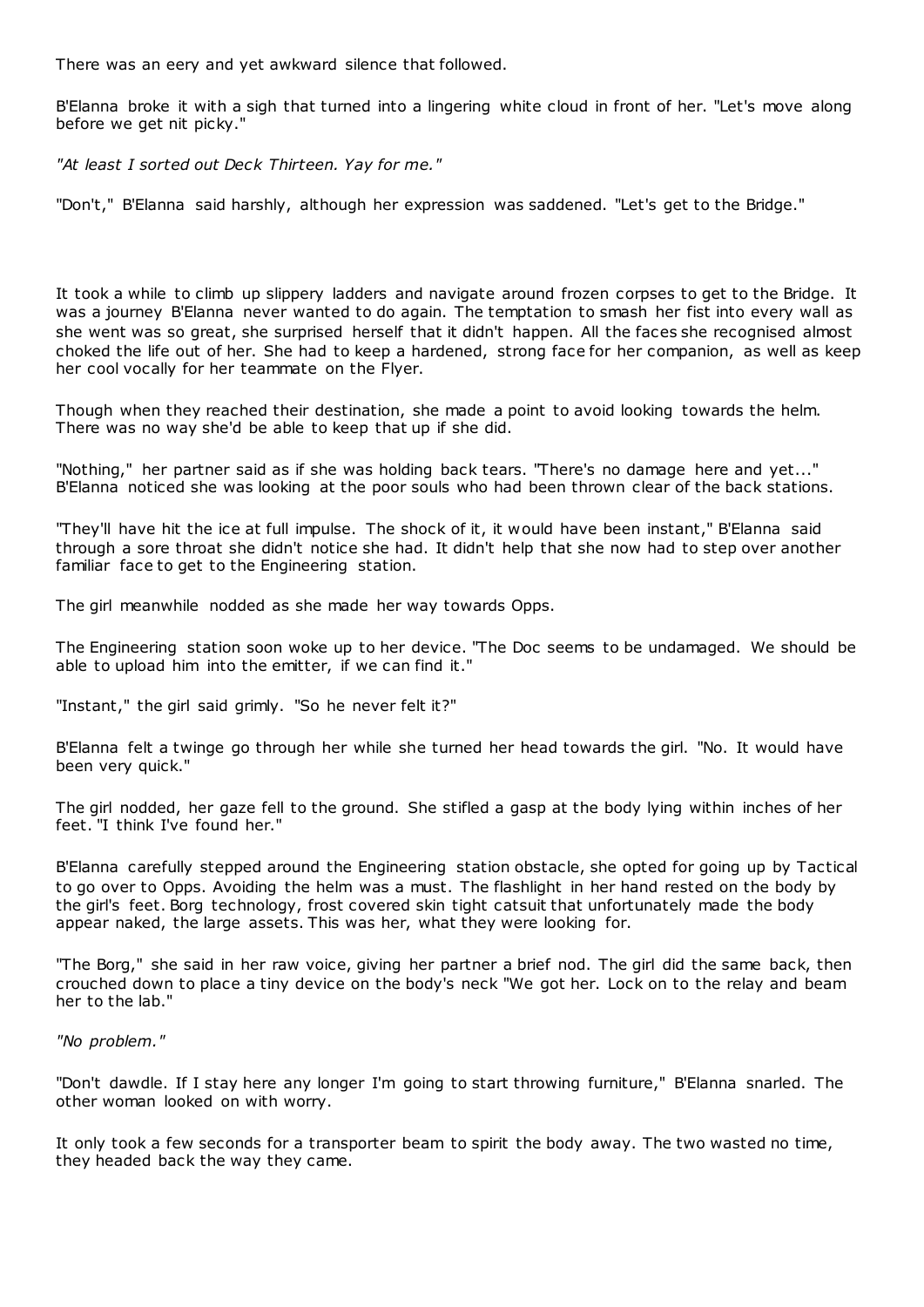The trip back down managed to be even worse. B'Elanna's partner slid on one of the ladders, twisting her ankle. Fortunately it was the second off last climb before they reached Deck Five, and then Sickbay.

"I'm fine, I can wait," she protested as B'Elanna rummaged around a frozen medical tray.

"No, in these temp..." B'Elanna argued back. Her partner had since pulled her mask down to give her a firm stare. She knew she couldn't argue with that. "Fine." And so the engineer hurried over to the wall panel, holding another device that helped bring it back to life.

A few taps later and the shadow of the Doctor flickered in the centre of the room, his voice jumbled as his image cleared up. "Please state the na..." he said, trailing off once he noticed his Sickbay was now an icy white. His face showed his horror.

"Doc, it's good to see you," B'Elanna greeted him.

The Doctor rushed over, his eyes wide. "Lieutenant? What's happened here?"

B'Elanna couldn't help but feel sorry for him. However they didn't have time to stand around and explain it to him. "I'll tell you later. We have to go. Where's your emitter?"

"But..." the Doctor stammered. He noticed the other girl slouching to one side, to keep her weight off her bad leg. He reluctantly pointed at a small circular lump on top of the station in the middle of the room.

B'Elanna rushed over to dust the frost from it, revealing the mobile emitter sitting in its case. She quickly picked it up and headed back to place it on his arm.

The Doctor sullenly watched her do it, "can you at least give me a summary?"

B'Elanna looked him in the eye, sighing sadly. She had no idea where to even begin.

Confetti rained gradually down around the warp core, now upgraded with several vertical and brightly coloured sections surrounding it.

The entirety of Engineering was full of crewmembers cheering and clapping. The ones on the top level occasionally throwing further confetti down.

They watched as B'Elanna slowly walked towards the core, champagne bottle in hand, grinning widely.

One crewmember looked on with a slight frown. "What's with the slow mo?" He then noticed his chair was bleeping, also slowly. Only it turned out that his chair was a console. As soon as he stood back up, the speed of everyone returned to normal. He laughed sheepishly at the people standing near him. "Sorry, sat on the gravity controls."

B'Elanna meanwhile swung the champagne bottle against the metal railings around the warp core. The crowd prematurely raised their cheers. The bottle merely bumped into it. "Oh, if at first you don't succeed," she laughed before trying once more. This time the bottle cracked over the metal, showering the carpet with fizzy champagne.

"Ladies and gentlemen, please!" Kathryn's voice shouted over the noise.

A few looked up to see her on the top level, standing beside Chakotay. He held their daughter in his arm tightly as she tried to climb onto the barrier there.

"Everyone, excuse me!" Kathryn grunted dangerously.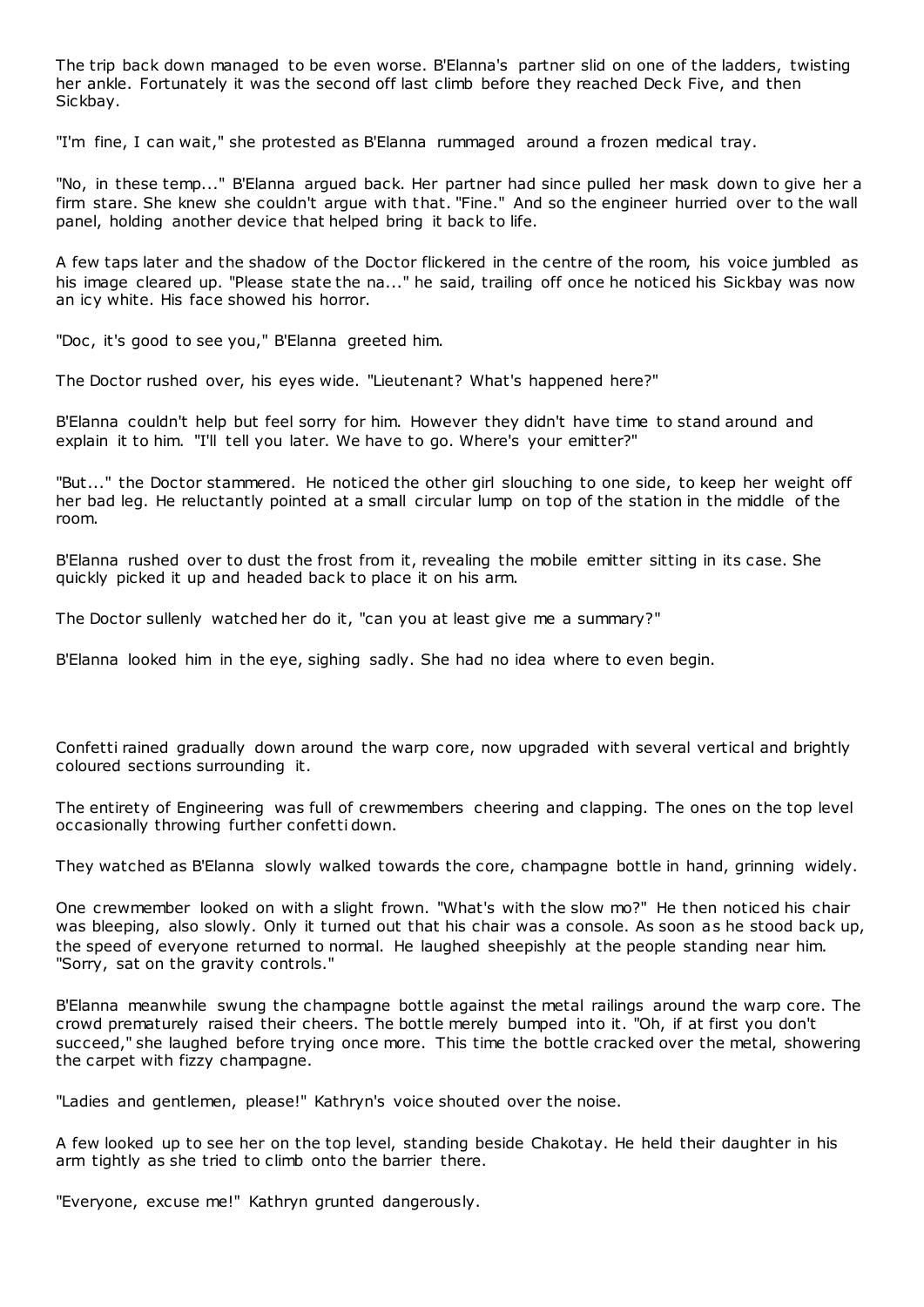Kiara giggled, to her mother's annoyance she joined in with the clapping. Fortunately she didn't do it for long. "Excuse me, mummy said," she said sweetly, at first. "Shut the hell up!" she screamed loud enough to make Chakotay's ears ring. It definitely did the trick as everyone stopped clapping and cheering to stare up at them.

"Aaaaw," Neelix cooed. "She's like a mini Janeway."

"I think you meant to say, uhoh instead of aaw," the Doctor whispered fearfully.

Kathryn smiled proudly at her daughter, Kiara grinned back. "That's my girl," she said quietly. Her voice raised to address everyone, "may I introduce the next generation of insteller propulsion."

Several members of the crew raised a few eyebrows at 'insteller'. Chakotay meanwhile reached for the Captain's brown champagne glass sitting on the barrier in front of her.

"The Quantum Slipstream Drive!" Kathryn announced, gesturing to the core. The crew didn't dare cheer and clap incase Kiara shouted at them again. Without looking Kathryn snatched the glass back with ease. "Three years, nine months, forty seven days..."

"You couldn't resist could you?" Chakotay sniggered.

Kathryn shrugged before quickly swigging the glass contents. Fortunately it was taken away from her at the last second. She was about to bite Chakotay's head off when she noticed it wasn't him, but her daughter. Chakotay just as quickly got that away from her.

"That's how long we've been in the Delta Quadrant," Kathryn continued on. "During that time we've gone where no crew have gone before. Now it's time to give up and go home." She waited for the applause, which didn't happen until Kiara gave them a nodding cue.

"Enjoy the celebrations but keep in mind that anyone who spills any booze or throws up on the new core, will be left behind with Seven," Kathryn continued once they settled down. Several people laughed, some politely, some for real. Kathryn gestured down to B'Elanna. "So go easy on the champagne, you drunk."

The command team turned to walk away. That was the rest of the crew's cue to start celebrating.

"We're going to have to fine tune a shorter version of this drive's origins before we get back home," Kathryn said quietly.

Chakotay imagined her telling the story of an egghead alien with his *knickers* in a twist to a bunch of Admirals. He almost snorted into laughter. "Why? I quite like the official version."

Kathryn stared at him as if he were mad. "I'd have to start with striking a deal with the Borg so they can carry on assimilating entire races. Yeah, I can practically taste the promotion."

"Do you really need to explain why Arturis wanted revenge on us?" Chakotay asked. "He lied so much. You could use his *a shadow tricked me into hating you* original lie and go with that."

Kathryn smiled, unsure if he was serious or not. "I'll start working on deleting my logs."

Chakotay's own smile spread into a grin and a chuckle. "I suggest deleting any that reference coffee as well."

"Hmm, they may be suspicious if I come home with zero logs," Kathryn said. "Have any dinner plans?"

"Oh I can't tell you that," Chakotay replied.

Kathryn's eyes narrowed suspiciously, "why not?"

"Temporal Prime Directive," Chakotay teased.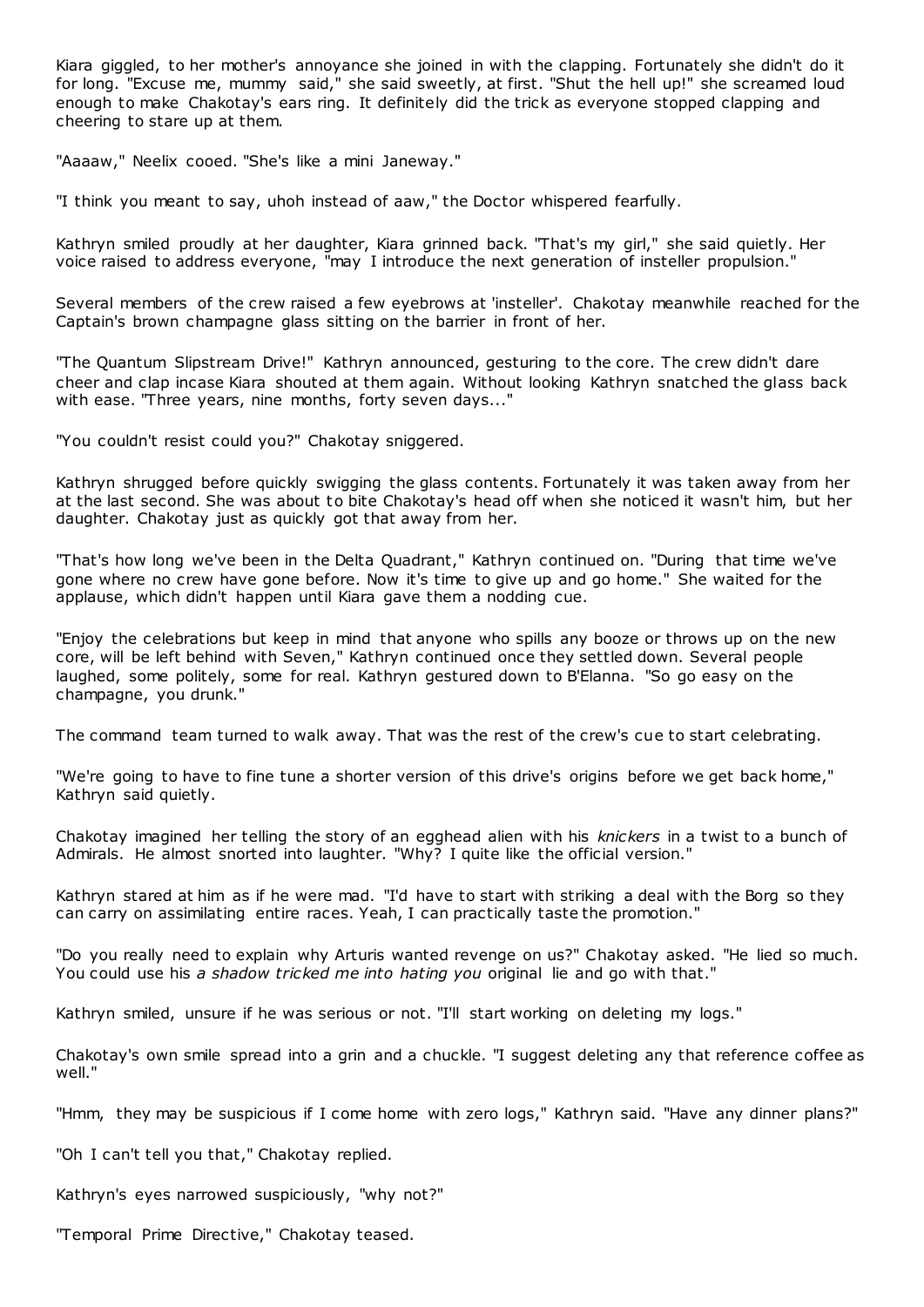"What?" Kathryn's eyebrow shot up higher than Tuvok's.

Chakotay's eyes twinkled mischievously. "Cancel my plans. That's an order."

"What plans? A date with a replicator?" Kathryn sniped, but with a curl in her lips.

"Well we have a lot in common. We're both slaves to the mighty Janeway," Chakotay said. He continued walking, but she didn't, he left Engineering with a full on dimpled smile.

Kathryn stared as if he were still at her side, eyebrow raising higher and higher. "I wonder if he'll bring coffee then," she mumbled, hopes raising slightly.

On the lower level Neelix gently squeezed his way through the crowds, on his way to someone in particular. He found them chatting to someone close by so he rushed to join them, brandishing a strange furry object with wings.

"My contribution to the slipstream drive," Neelix grinned.

B'Elanna took one look at it, yelped, and batted it away with her hand. "Oh my god, warn me next time you try to introduce me to your cousin."

Neelix looked confused, not angry, "no, it's a Talaxian fur fly."

"What's the difference?" B'Elanna asked.

Tuvok thought it would be a good idea to intervene. "How would it benefit the slipstream drive?"

"Oh, it's an old tradition. If you stow one of these creatures on your ship, it would bring good fortune," Neelix explained happily. "I had this little guy preserved. Hung in my engine room for six years."

B'Elanna cringed, then wiped the hand she used against Tuvok's arm. He of course raised his eyebrow, both of them. "I need a few baths," she muttered while rushing away.

"Mr Neelix, you are an unending source of atrociousness," Tuvok said.

Neelix slapped him across the forearm enthusiastically, "why thank you, Mr Vulcan. I aim to please."

The Doctor passed them as he mingled his way through the crowds, reaching the core. He spotted Seven standing close to it, staring at her hand as if she expected it to attack her at any moment. He approached curiously.

"Seven?"

"My visual processors and motor cortex, they are malfunctioning," Seven told him without breaking her gaze.

Luckily the Doctor had learned to always bring a tricorder, and a medical kit, to any kind of party on Voyager. "We'd better have a look." He barely had time to bring it out of his pocket, she wobbled forward, almost tripping over her feet in her attempt to reach the warp core railing a huge few centimetres away. "Hold still."

"I cannot cimply," Seven groaned.

The Doctor quickly scanned her, the results didn't surprise him. "You're intoxicated."

"Irrelevant," Seven protested. She scowled, "no, inlikely. In fact."

"You mean impossible, or perhaps again," the Doctor sighed. "Your blood synthehol level is .05 percent. Which opens a whole can of questions."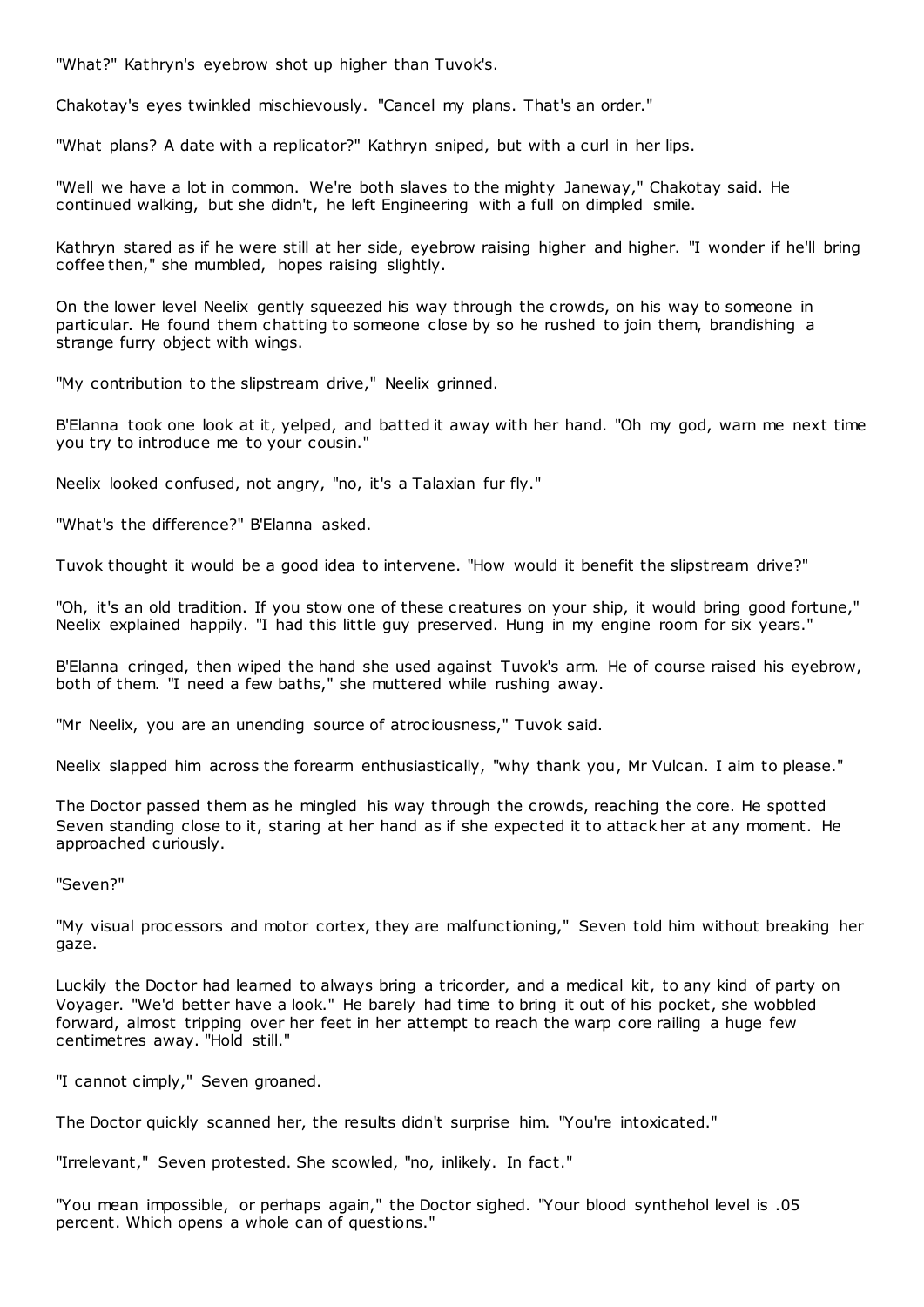"I only had worn, I mean one," Seven argued.

The Doctor tried to resist laughing, at least for now. He carefully took the glass of fake champagne away from her. "Obviously the Borg's biggest weakness is the placebo effect. Let's get you to Sickbay."

"Yes Doctor," Seven said. For some reason she tried to climb onto the barrier and lie on the tiny console there.

"Uh..." the Doctor stammered, desperately trying to stop her. "Usually we get there by walking, remember?"

Seven stared at him, her eyes widening. "But we've been walking for too long! This has got to be it." The Doctor covered his face with one hand. "Are we there now?"

"Yes," the Doctor replied sarcastically.

He regretted it immediately. "Oh good," Seven mumbled right before passing out. The Doctor wondered how he was going to get her from the barrier to Sickbay. He didn't have to think about it too long. The drone lurched to the right and dropped to the ground, snoring on impact.

On the other side of the core Craig sniggered, having witnessed the whole thing. The Doctor tried to pick her up, only to be lightly batted away with every attempt. "This is why you always go to a Voyager party," Craig said, turning to his companion. He frowned, she wasn't there anymore. "Triah? Sis?"

It didn't take long to find her. All he had to do was follow the invisible trail of no confetti. On the other end of it was his step sister pushing a broom into people's feet.

"Can't you wait until it's over?" he complained.

"No," Triah bluntly replied.

While he was distracted James arrived on his other side, with his attention fixed on the Doctor's efforts to get Seven to Sickbay. Craig turned back, noticed him and jumped a mile. "James... why? Do you tip toe everywhere?"

James sniggered briefly, "well how else can I compete with all the tall people?" Craig stared at him blankly, which inspired him to laugh a bit longer this time. "Don't tell me that joke flew over your head."

"No. You did this last month, when the power was out. Just standing there, waiting for your moment to scare the hell out of..." Craig said passionately, trailing off in embarrassment. "Neelix."

"Well, tell Neelix that he whimpers so much he sounds like two people," James said.

Craig laughed nervously. "Yeah, what a wimp. So erm..." His face turned a little red. "Is Jessie here? Is she still mad at you?"

James' smile faded into a frown. "Where did you get that idea?"

"Well it couldn't be the other way around, could it? I know I'd be mad if some cute girl kissed me on the cheek. The nerve!" Craig ranted in a put on angry voice.

"You know..." James said, his eyes narrowing slightly. Suddenly Craig felt like the room was getting darker and colder. "People have gotten hurt for a lot less."

Triah wandered back over to her brother's side, huffing impatiently. "I'm trying to keep to a straight line, and these idiots choose there to take a nap." She noticed the recent tension, making her pull a face. "Oh Craig, what have you done now?"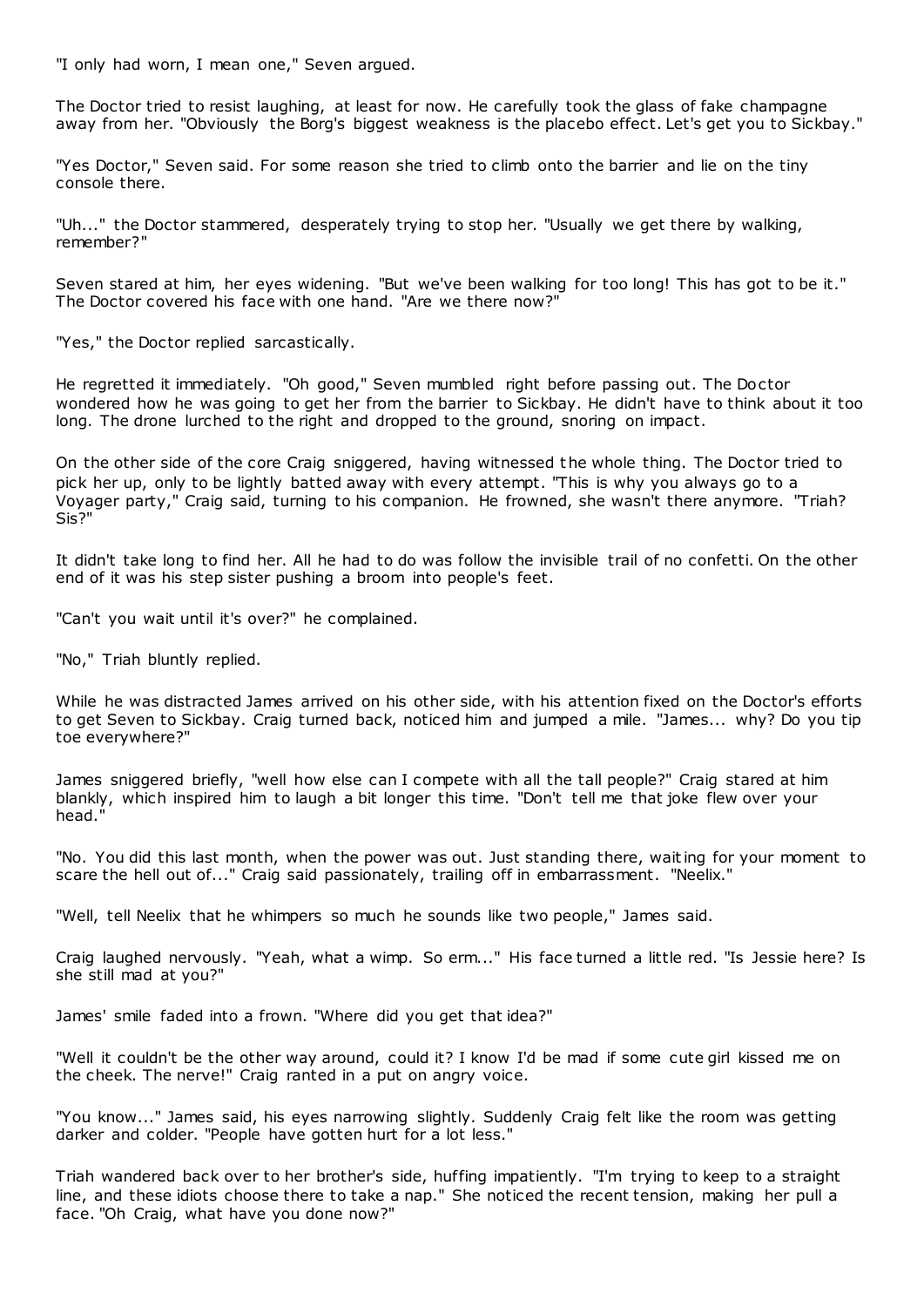"Gee, thanks for taking my side as always," Craig groaned.

"Sure," Triah smiled warmly.

James sighed, "it's fine. No one's mad."

"Don't speak for yourself," Craig mumbled. Triah scolded him only by looking at him.

James ignored him for now, "if she's not here, she's probably running late from her haircut."

"Oh, you have a hairdresser aboard? My hair's getting awfully long," Triah said, gesturing to her hip length pony tail. "And genius here suggested I cut it off myself. In my own quarters? Clever boy, not."

"Yeah, a couple of people do it in their off hours. Sometimes the Doc does it, he got a taste for it after helping Seven. Ironic really," James said with a smirk.

Craig groaned, "oh god, girl talk." He found the two staring at him, once again the temperatures dropping. "Okay, now I know why you never take my side."

Jessie pushed her way through the crowds to join them. "Oh are we picking on Craig? I'm down," she said.

The three turned their heads towards her, two of them with their jaws dropping a little at the sight of her new bobbed red hair.

"A haircut, huh?" Triah smirked, but mainly at the two men's reactions. She wasn't surprised when James shook it off, Craig was still staring, close to drooling. "Little bro, close your mouth."

"Craig, stop staring or your eyes will get poked out," Jessie muttered at the same time, while her hand clenched. Of course that did the trick.

"Yes, it's only creepy when I do it," Craig mumbled huffily, earning a more bemused stare from James this time.

Triah playfully slapped her brother across the back of the head. It was nothing more than a tap, it still left him pouting. "I dunno about Jessie, but for me, a brief shocked in a good way stare is a compliment. A dislocated jaw with drool after an awkward minute and a half is gross. In more ways than one."

"I wasnt... it wasn't a minute and a half, and I wasn't drooling," Craig stuttered in protest. He decided to tune his sister completely out and return his attention to Jessie. "You look so beautiful with your new hairstyle, do you want to do something for homecoming?"

Jessie reached over to give him a similar slap but in the face. "No," she replied sweetly.

"You didn't have to..." Craig pouted. He noticed James also raising his hand, so he quickly threw his up in front of himself, "no, don't you dare!"

James snorted into brief laughter while lowering his hand, then he feigned disappointment. "What, everyone was doing it. It looked like fun." He wandered off before Craig could even react.

"Who needs enemies?" Craig muttered. He walked away as well.

"What's up with him?" Triah asked.

Jessie thought about it before answering. "Well for one his pickup lines are terrible. He basically said I only look nice because I changed my hair. Gee, hold me back from this smooth talker."

"Not Craig," Triah sniggered. "James. Everytime you're together, he makes a point to leave. Or like today, makes no point at all."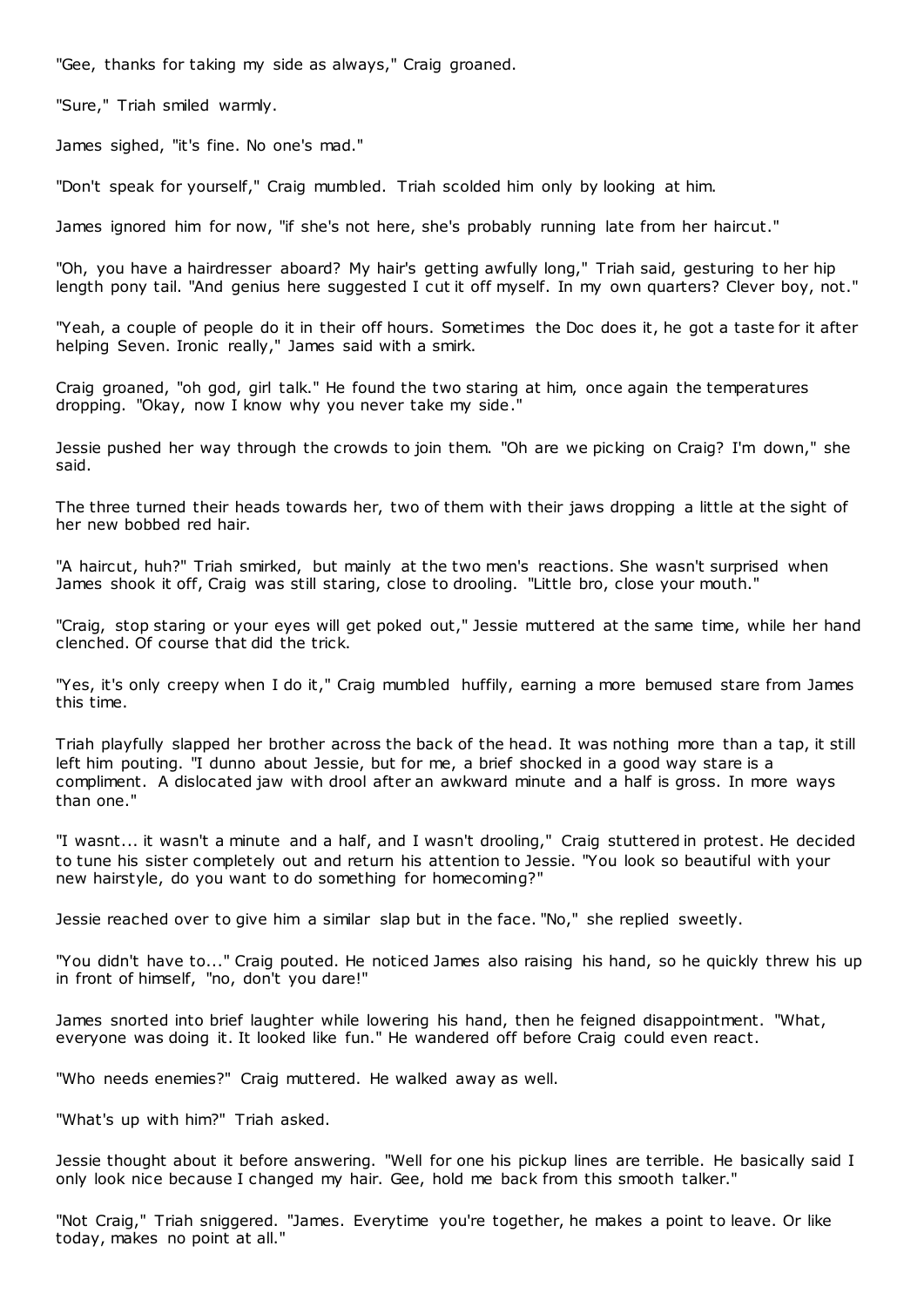"Oh. Long story," Jessie said, grimacing slightly. "It's my fault, so it's deserved. No worries."

The Doctor passed by them, his arms underneath the Borg's, walking backwards towards the door. Her legs dragging across the floor.

"Really?" Triah frowned in confusion. "Cos I heard from Tom that he saw you two..."

"Quiet!" Jessie shushed her with her eyes darting around, paranoid someone would be listening.

It only amused Triah though. "My god, chill out. It was only a peck on the cheek. What's the big deal?"

"That's the problem," Jessie mumbled with her head down. Her arms folded for a moment, her face continued to twist as she lowered her hands back down to her side. "If I didn't act like it was, it wouldn't be so awkward now."

Harry walked around a few partying crewmembers. He noticed a particular one slumped over a station. On second glance the person was merely leaning over it, working. What surprised him the most was who it was.

"Tom?" he said to make sure. The person jumped slightly, bumping his head on the edge of the station. "I thought your sexual harassment days were over now that you're engaged."

Tom swung around while rubbing his sore head. "It's called flirting. You should try it. It might finally get you a date, with a blind person."

"No, I'd rather not," Harry said, scrunching his face in disgust.

"Not..." Tom said, briefly glancing at the computer. His face turned red. "Forget it. We're doomed anyway."

Harry's eyes drifted to one side while his eyebrow raised. "Of course we are. When are we not?"

"I'm serious," Tom grunted. "We've built a lemon. I ran a simulation last night and I discovered a .42 phase variance in the slipstream threshold."

"Really? Not a .47? That is terrifying," Harry smirked. Tom stared at him with a crazed expression.

The pair stopped to stare at the Doctor slowly passing by. He gave them a disgruntled look. "It's okay, don't help me, she's not heavy," he directed bitterly at them.

"Talk about a bumpy trip," Harry said with a shrug.

"If we get knocked out of slipstream mid flight!" Tom raised his voice, spitting a little. Harry didn't look very happy about it. "It'll overload the quantum matrix," he said quieter and calmer this time.

"So, we didn't test this thing, at all? Not once in the last month?" Harry questioned.

Tom groaned, he'd been wondering the same thing. "Evidently not since our first flight."

"Two tests, 50/50 odds. Maybe we should do further tests," Harry suggested.

"We? I dunno, do I really want a repeat of our last Holodeck team up?" Tom said, gritting his teeth afterwards.

Harry shrugged while folding his arms, all while giving Tom a patronising smile. "All these engineers, experts and Tom Paris is the one to find the tiny problem of the slipstream killing us. No, you don't want anyone to know you're wrong."

Tom's eyes narrowed, "I'm not wrong. You're on."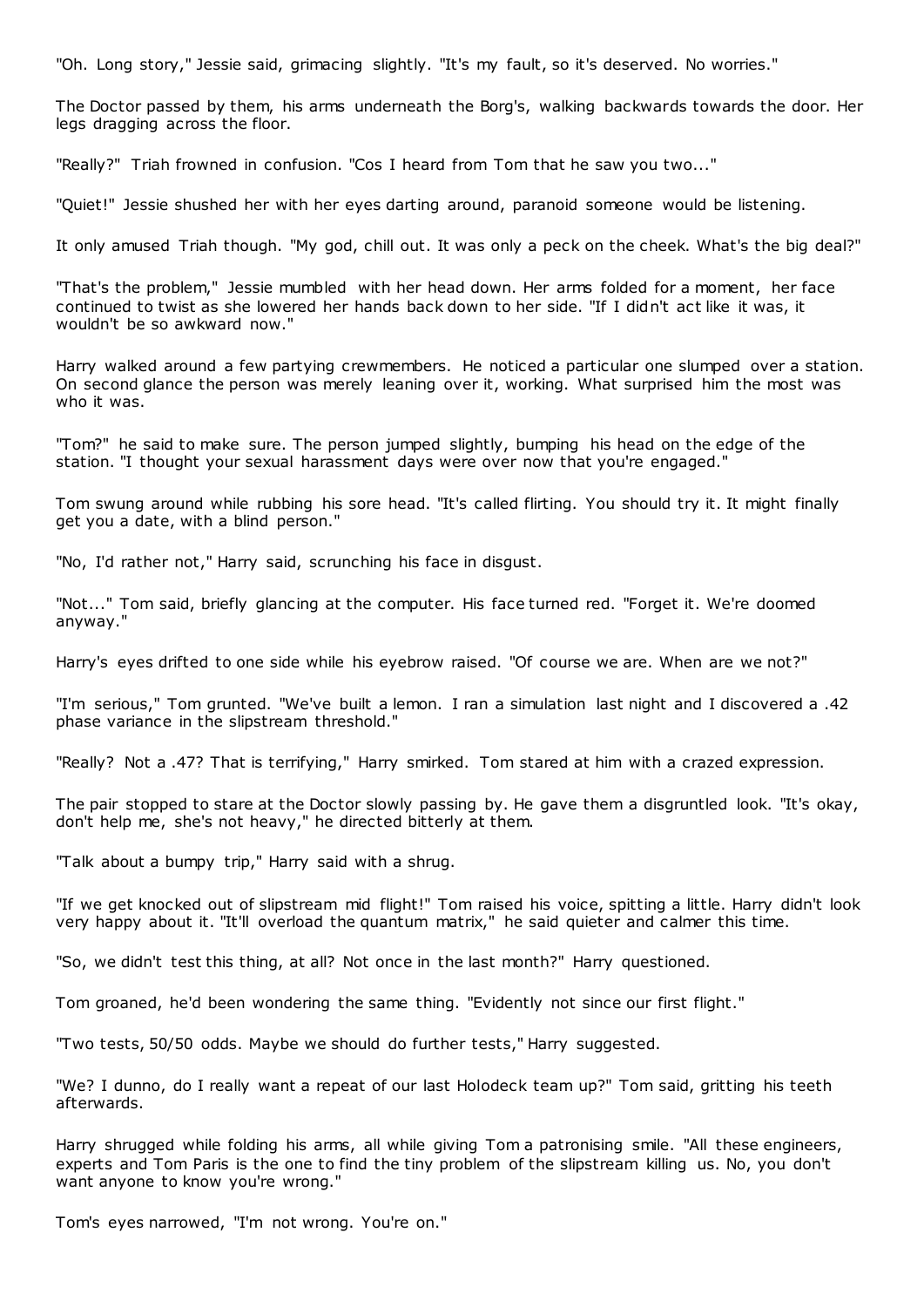## **Ten minutes later:**

"We're done for," Harry muttered.

"I knew it, in your dumb face!" Tom shouted a little too gleefully towards Opps.

Harry didn't know whether to laugh or to be embarrassed for him. He settled for a mixture of both; shaking his head while quietly laughing for a few seconds.

The mood in Engineering had dropped drastically. Most of the Senior staff stared sullenly at whatever was in front of them, or down at their feet. Kathryn made a point of leaning on the banister surrounding the core, some assumed she was glaring it into submission. Others were starting to think she was the problem in the first place.

"It would appear we have no choice but to cancel it," Tuvok suggested.

Chakotay's eyes rolled to one side and lingered, "temporarily right, or are we giving up on something else at the first sign? Though I am impressed we bothered to work on it at all after the first flight."

Tom sighed despondently, "I'm sure Harry will know what to do."

Harry stared toward him with his brow furrowed. Everyone else meanwhile looked around, hoping someone would. "Maybe," he said reluctantly, getting their attention. He shook his head. "The problem is everything escalates too fast. If we had a few extra seconds, we'd be able to see the bumps in the road and slow down, or adjust our course, instead of flying over them into a wall."

"You gotta love the imagery," Jessie smirked.

"Perhaps we got a little greedy with our modifications. Too much, too fast," Craig said grimly.

"Slowing down won't make any difference. The gap between the phase variance starting and disaster is the same," Tom pointed out.

Jessie laughed almost silently, "okay, so why don't we scout ahead. Map the path as it were."

"A shuttle," Harry said. He glanced toward her with an affirmative nod and small, his eyes lighting up. It made Jessie a little uncomfortable, her shoulders hunched and she averted her eye. He winced slightly before continuing. "If it flew ahead, it could get the corrections we need to straighten the path."

B'Elanna walked toward him with a piercing gaze. "Any shuttlecraft would have to be within a few hundred metres ahead of Voyager to be affected by the slipstream."

Harry frowned at her when he briefly looked her way. "Well yeah, but that's still a few more seconds than we had."

Kathryn slowly straightened up, turning to join everyone, showing some interest in her face. "Tom, could you handle it?"

The helmsman didn't look so sure, "couple of seconds? No problem."

"We're definitely done for," James commented.

Tom laughed off any nervousness he was feeling, temporarily at least. "Oh please, I can handle it. It's the schmucks driving the shuttle and relaying the corrections I'm worried about."

"Well..." Chakotay said.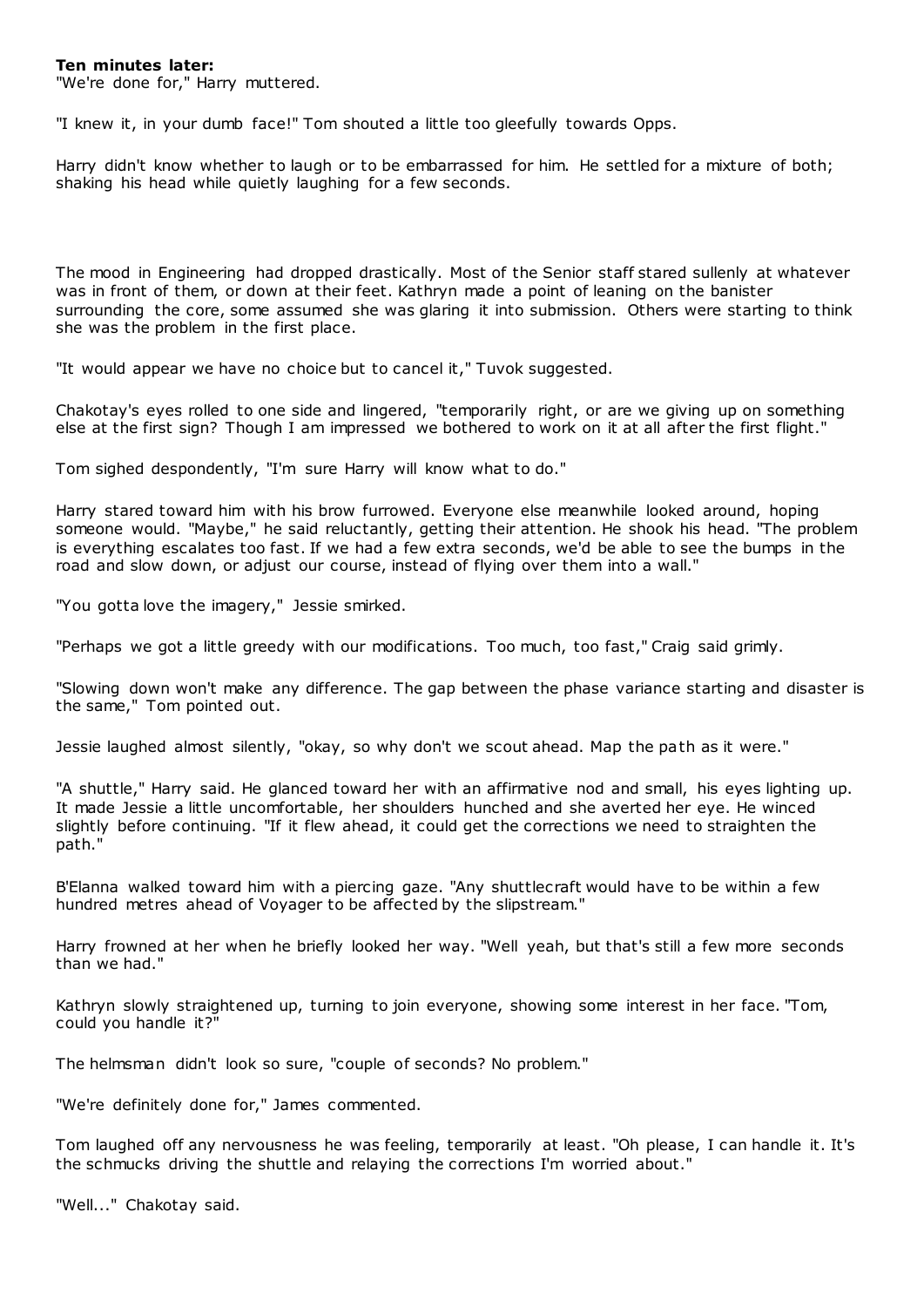Kathryn directed a glare in his direction, "ohno, you're still banned from even entering the shuttle bay."

"I wasn't going to volunteer," Chakotay protested.

B'Elanna raised an eyebrow while glancing across at them both, "I believe I'm more than qualified to monitor the phase corrections."

Kathryn hesitated, her face twitched slightly. "On second thoughts, a commanding presence on the shuttle in case of an emergency might be a good idea."

"You don't trust me," B'Elanna said with an unreadable expression.

"After your last little run away stunt, you're lucky I let you back on the ship," Kathryn replied bluntly. She turned her attention toward Harry, "can you pull this off?" she asked, gesturing to the core and its modifications.

Harry stared for a moment, thinking about it, his eyes squinting as he did. "Maybe, but it would probably kill us faster than the phase variance problem." Everyone frowned, apart from Jessie who bit her lip to resist laughing. Kathryn's frown turned into a deadly stare. Harry strangely wasn't too bothered at all by it, it made him laugh instead. "Not a fan of literal jokes, huh?"

Tom's frown vanished, he let out a snort as he stifled a laugh. "Oh, literally pull this off. That's clever."

Kathryn rolled her eyes, "if you have to explain the joke, no, no it's not."

"We're not getting anywhere here," Chakotay said a little irritably.

"Tom and I tested this too many times to count," Harry replied.

"Twenty three," Tom said a little too smugly.

Harry didn't humour him with even a glance. "Yes we can do this."

B'Elanna stared at him once more, "no you cannot. Your responses would be too slow to not only calculate the course corrections at an efficient speed but send them to the helm in time as well."

Her comments made most of the room tense up. Kathryn though responded with another eye roll. "I suppose you can do better?"

"Yes," B'Elanna replied.

Jessie scowled at her, "and once again, Miss Know It All sticks the blunt knife in."

B'Elanna's eyebrow flickered, "excuse me?"

An irritated groan escaped from Kathryn, far louder than she intended. "Fine, you're on the team." She made her way toward the exit, only stopping to whisper at the other volunteer. "Take a phaser with you."

He waited for her to be gone completely before responding, "I don't think I'll need it." He then caught B'Elanna's eye, still as blank and cold as it had been for the last few months.

The rest of the room began to file out as well. Despite having a plan, the mood seemed far more tense than it did earlier.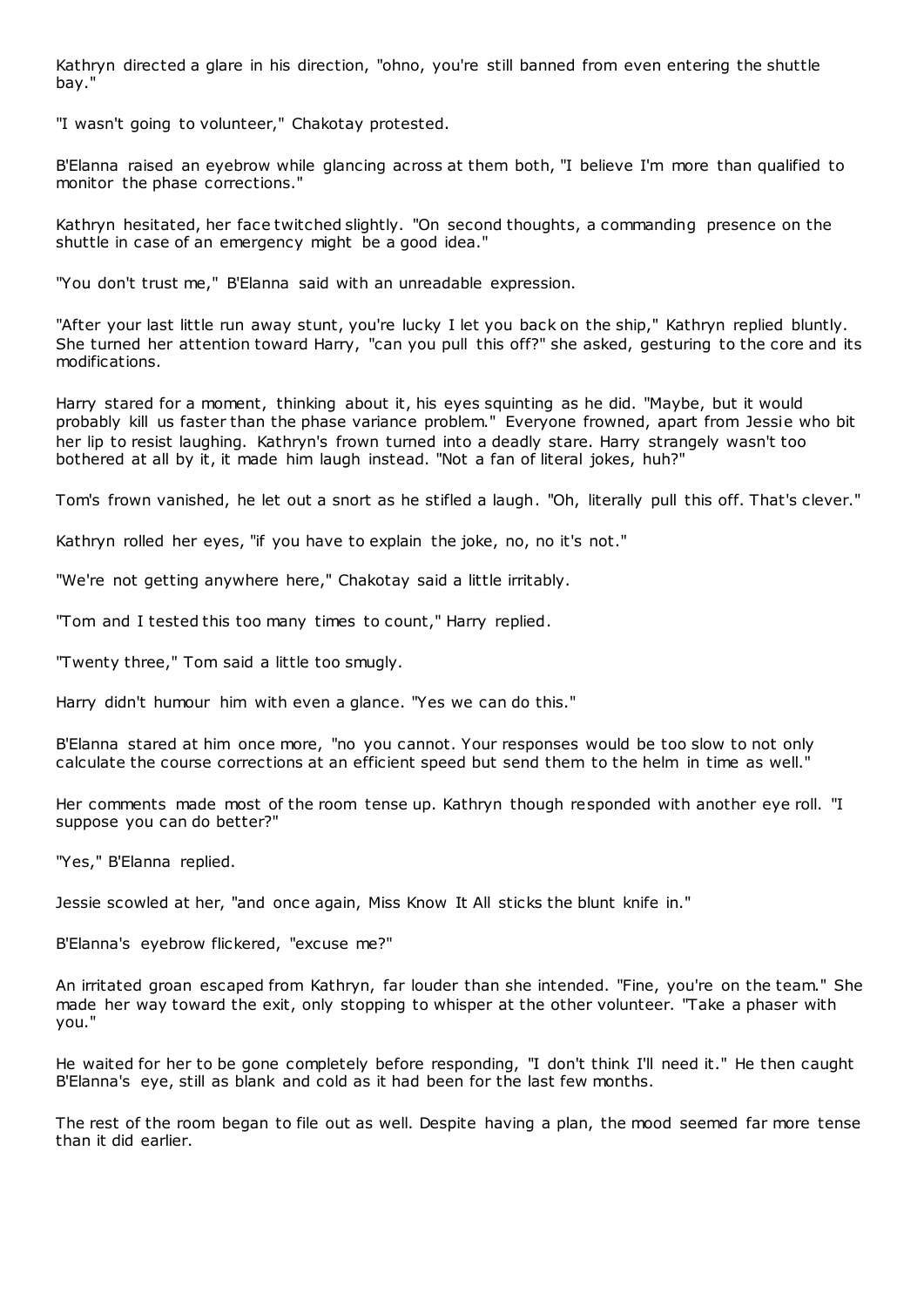"The idea is fine, but there's too many margins for error. The odds are high that we'll end up in bits before noon."

"We're on a tight schedule as it is. If we don't launch tomorrow, we could lose..."

"We're no good dead. We'll find another way."

Chakotay sighed. "Yes and something will be wrong with that method too. I'm sensing a pattern," he said with a bitter laugh.

Kathryn stared toward him with a frown. "I thought you'd be on my side with this. You've never been one to take the risky chances." Her eyes narrowed, "do you disagree with me on principle?"

"You're not the only one thinking that the shuttle plan is a dangerous way to accomplish this," Chakotay said, dodging her last question. "It must be if you're not fully on board with it."

His remark seemed to make her flinch, which he instantly regretted. "Nearly four years ago I destroyed the Caretaker's array to protect the Ocampa. My decision stranded this crew in the Delta Quadrant. I'm not going to make the order again."

Chakotay's face drained a little, a rotten feeling built up in his chest. "This is an entirely different situation."

"You're right," Kathryn said coldly. "I either allow this flight to go ahead and it destroys us. Or I shut it down, denying them another chance at getting home."

"Then we'll think of a third option," Chakotay said with a forced smile. "Isn't that what you would do normally?"

Kathryn reached for the glass of wine in front of her, but she didn't take a sip from it. She stared thoughtfully at the Commander while the food on the table continued to get cold. "All we have to do is find it."

Finally a smile appeared on her face, which inspired Chakotay to do the same. She left the PADD still in her hand on the table as she rose from her chair to serve their meal. "I hope you like this, I slaved over a hot replicator for minutes."

"No pressure then," Chakotay laughed.

Hours passed, the PADD and the dangers of the slipstream flight were intentionally forgotten. Even once the night was over it remained so, abandoned on the table. Left to slowly freeze in its grave, buried in layers of frost.

"Fifteen years?" the Doctor stammered. His eyes wide in shock as his head snapped to beside him. Standing there still in her winter gear, B'Elanna tried to hide her impatience. She firmly held her tongue, his shock was more than understandable. Instead she gestured to who he originally was focused on; the younger girl sitting in a chair, resting her injured leg on top of the other.

He seemed apologetic before turning back to the girl and her swollen ankle. It didn't take long to fix it. "Where are we?" he asked, dejected.

Satisfied that her team mate was now all right, B'Elanna lowered her hood first before taking her large jacket off. The Doctor then realised her fifteen years comment wasn't a horrible prank. A few faint wrinkle lines by her eyes and cheeks, her hair a little thinner than it used to be.

"We're a few parsecs outside the Alpha Quadrant, orbiting a Class L world," she answered him.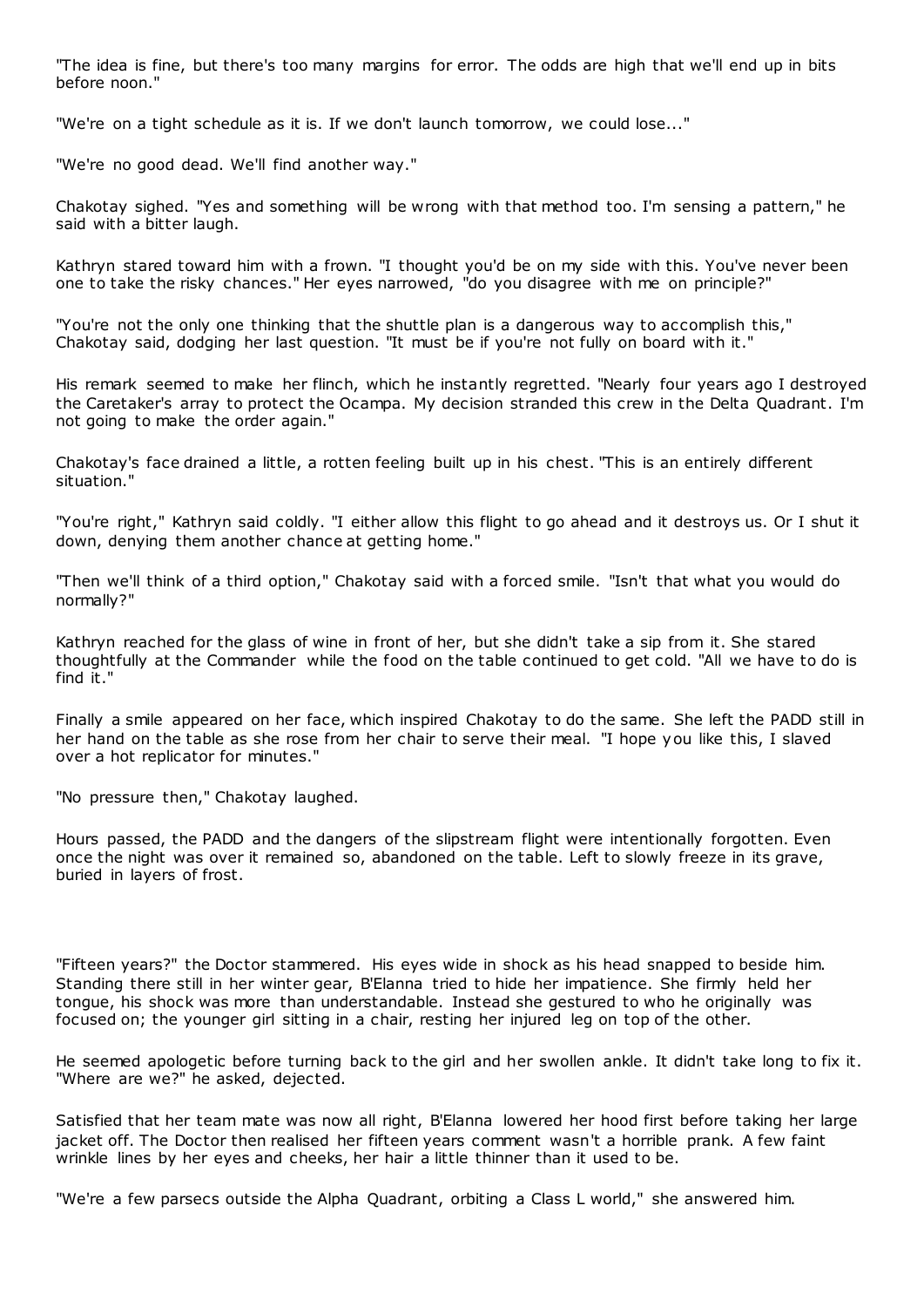The Doctor was about to ask another question when he heard approaching footsteps. "AKA Planet Hell," a voice familiar to him said bitterly.

"Mr Kim?" the Doctor said, turning his gaze toward the new arrival. He was surprised to see how much more he had aged compared to B'Elanna. Black bags under his eyes, his face hollow and tighter. His normally slick black hair had turned silver, messy and unkempt, as well as shoulder length. A still young man in his forties, time hadn't been kind to him.

"Harry, really?" B'Elanna scolded him.

"The crew?" the Doctor was afraid to ask.

"Except for us... dead," Harry replied.

The Doctor's face fell, even if he was expecting that answer. B'Elanna looked at him sympathetically, all while removing her gloves. "It looks like Voyager tried to make an emergency landing here. Judging from the damage, they were unable to slow their descent." She lowered her voice while her eyes momentarily hovered to the unknown girl. "They were killed, instantly."

"You've been buried inside a glacier ever since," Harry said.

The Doctor paced forward, "you two were here, on the Delta Flyer, ahead of Voyager. You made it home."

"Oh yeah, all the way back to Earth. Too bad it took killing everyone else to do it, but life goes on right," Harry snarled, his voice raising to a near shout.

The Doctor flinched, if anyone was going to shout at him, he'd expect it to be B'Elanna, not the usually calm Harry Kim. Right on cue B'Elanna shot the man a dangerous glare, telling him to shut up or else.

"Starfleet took their time finding us," the Doctor said.

The glare wasn't very effective. "Starfleet," Harry scoffed. "They gave up their search for Voyager nine years ago. We found you, not them."

"Oh," the Doctor sighed uncomfortably. "Well, I... thank you. If you hadn't, I'd have stayed in that freezer forever." He didn't think he was capable of it but he shuddered anyway at the thought.

"I'm sorry, but that's not the only reason why we're here," B'Elanna said carefully while making her way over to the cage, where some folded clothing lay. "There's a way to fix t his."

As they expected, the Doctor looked flummoxed. Harry waited for B'Elanna to pass by him to sit inside the cage. Then he walked over to the hologram, gesturing for him to turn his back on her as well.

"You remember, Doc? I was in charge of giving Voyager the phase corrections so they could stay within the slipstream threshold," he said.

"It didn't work?" the Doctor guessed.

Harry laughed bitterly, making awkward eye contact with the young woman only now getting up from her seat. "I gave them the wrong ones. Boom," he whispered angrily. "Out they fell and into the hellhole we call the planet below. Well done Harry, have a promotion."

The Doctor's eyebrow shot up, twitching slightly. This wasn't the Harry Kim he used to know.

"Would you stop calling it that," the girl interrupted as she passed by. She directed a scowl at the bitter Lieutenant. "Hell doesn't freeze," she muttered upon reaching the cage.

"It doesn't matter," Harry said. "We're going to send them the correct phase corrections."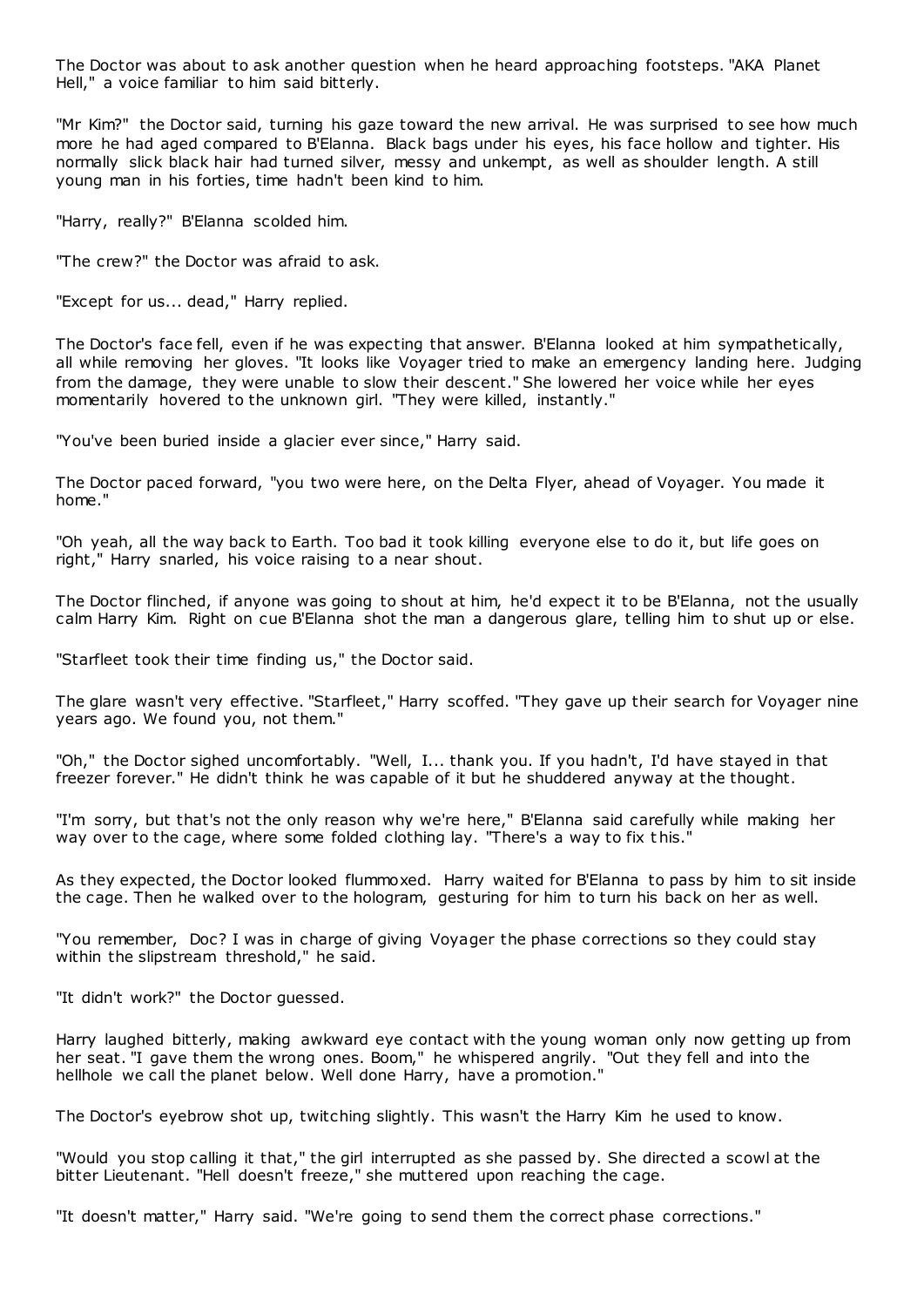"Um, surely it's a bit late for that," the Doctor said, confused and secretly hoping that he had misunderstood the situation entirely.

"We can send the message to Voyager through time, to before the accident," B'Elanna explained, now in more casual gear than before. She stood up to approach the two men.

"Better tardy than dead," Harry commented.

The Doctor darted his head between the two, "you're going to interfere in the past? How?"

B'Elanna thought it would be better to show him. She walked over to key in a few commands at one computer. Underneath it a large panel floated down, revealing what looked like a biobed on the inside of it. Not only that, but the frozen Seven of Nine they found on the Bridge. The Doctor recoiled in horror at seeing her.

"Every Borg drone has a transceiver implant in their brain, so the hive can keep them all linked together," B'Elanna explained.

"Yes I know, it's the interplexing beacon," the Doctor replied.

"We want you to extract it, we need the translink frequenc y," B'Elanna said.

The Doctor hesitated slightly, unable to take his eyes off his old friend. "If you recall, it was damaged when she was disconnected. Might I suggest another..."

Harry groaned impatiently but not with the Doctor. "I told you we should've picked Jessie."

B'Elanna rolled her eyes, "hers was misfiring, the other choice was broken. This was the correct choice."

"You never liked Seven. Admit it, it was an excuse to cut her up," Harry muttered.

The Doctor felt even more disturbed than before, which he didn't think was possible. "I would've suggested Miss Rex also. Her connection to the Borg wasn't disrupted because of her interplexing beacon. It was working perfectly. Mr Taylor's might have done too, his connection was only one way and that's all you need, right?"

"Oh for... I'll just go grab both of them, shall I? Just in case," Harry snapped, stomping off before anyone could say anything. Fortunately the girl was finished changing when he reached the cage. She hurried out of his warpath.

The Doctor looked to B'Elanna, hoping she'd go after him. She merely smiled and shrugged. "It's not only that. The Borg we pick will receive the corrections and would have to act quickly. Two of our choices were on the Bridge, so that narrowed our options down." She sighed while looking in Harry's direction while he put on his snow boots. "This has to go right. We can't screw up again."

"Aren't you going to stop him?" the Doctor decided to ask.

B'Elanna shook her head, "he won't. He knows I'm right. We need to go back to recover the sensor logs. Besides we only know where one of them are, and he knows better than to waste time hunting down transceiver number three."

"This feels... ghoulish, and I didn't even know them," the girl said as she approached them.

The Doctor agreed, nodding a little too enthusiastically. B'Elanna instantly felt a little guilty, "I'm sorry. It's easier to refer to them as objects. Calling any of them, even her..." she said, glancing at Seven's corpse, "by name reminds me..."

"I know mom, I'm sorry too," the girl said with a smile.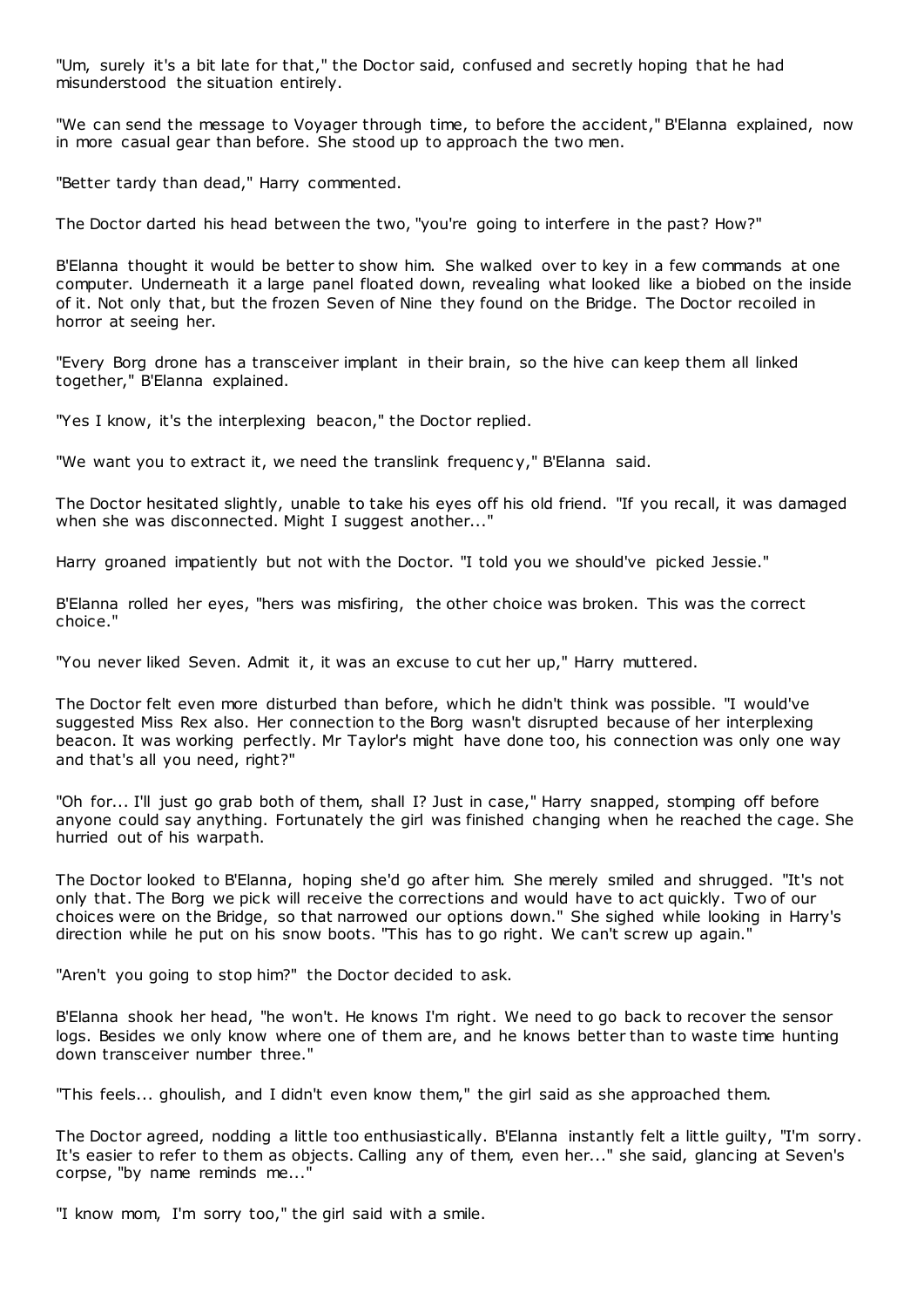The Doctor's eyes flew wide open as he looked at them one at a time, "mom?"

"Oh sorry, Doc . I forgot all about introductions," B'Elanna chuckled. "This is Miral, my daughter."

The Doctor's face was a picture of shock and confusion, "really?"

The girl gave him a warm smile. "Nice to meet you, Doc . You're famous back home."

"Of course," the Doctor said, temporarily distracted from the horror around him.

"You seem a little shocked, and not in the way I imagined," B'Elanna said.

"No. I just expected the third member of your party to be someone we don't know, like a new love interest," the Doctor said.

B'Elanna smiled back at him. "Ohno. We know better than to piss off the shippers."

"Good. It would be a kick in the teeth if you had a nice scene between the two, then bring in some nobody to render the scene completely meaningless," the Doctor commented.

"I like the way in both these scenarios, I'm never considered so that's not a problem, but whatever," Harry hissed, now completely in the snow gear. "You should get back on topic before Janeway rolls out of her snowy grave." With that in the air, he disappeared back into the cockpit.

The Doctor's eyes widened, "he's... blunt, isn't he?"

"That's putting it mildly," B'Elanna sighed.

"I'm curious. How will this translink frequency help you have a chat in the past?" the Doctor questioned.

B'Elanna smiled wryly at him as she revealed a small metal box from nearby. Inside it a tiny computer chip. "This was discovered in Borg wreckage in the Beta Quadrant. A temporal transmitter."

"I don't even know where to begin with that," the Doctor muttered.

"We stole it right out of the lab," Miral said a little too proudly.

"That'll do," the Doctor sighed to himself.

B'Elanna chuckled, "we haven't got time to talk anymore about this. We need to get started."

"Really? It sounds like time is the only thing you do have," the Doctor quipped.

Harry hurried back inside and leapt down the couple of steps. "We've got company. A Federation vessel is coming our way. I'd say we've got six hours until they spot us."

"Um, so?" the Doctor said. Then it hit him. He felt like he had worn out his dismay and shock, he only felt annoyed. "You're fugitives."

"Galaxy's most wanted," Harry smirked.

Miral giggled, "there he goes again. Badass Kim, shoot first ask no questions later. Be afraid Doc , he may scold you."

Harry scowled in her direction while B'Elanna smiled a little sadly. "We're wanted for stealing a shuttle from under their noses. High treason. Conspiracy to violate the temporal prime directive."

"Who isn't these days?" Miral teased him.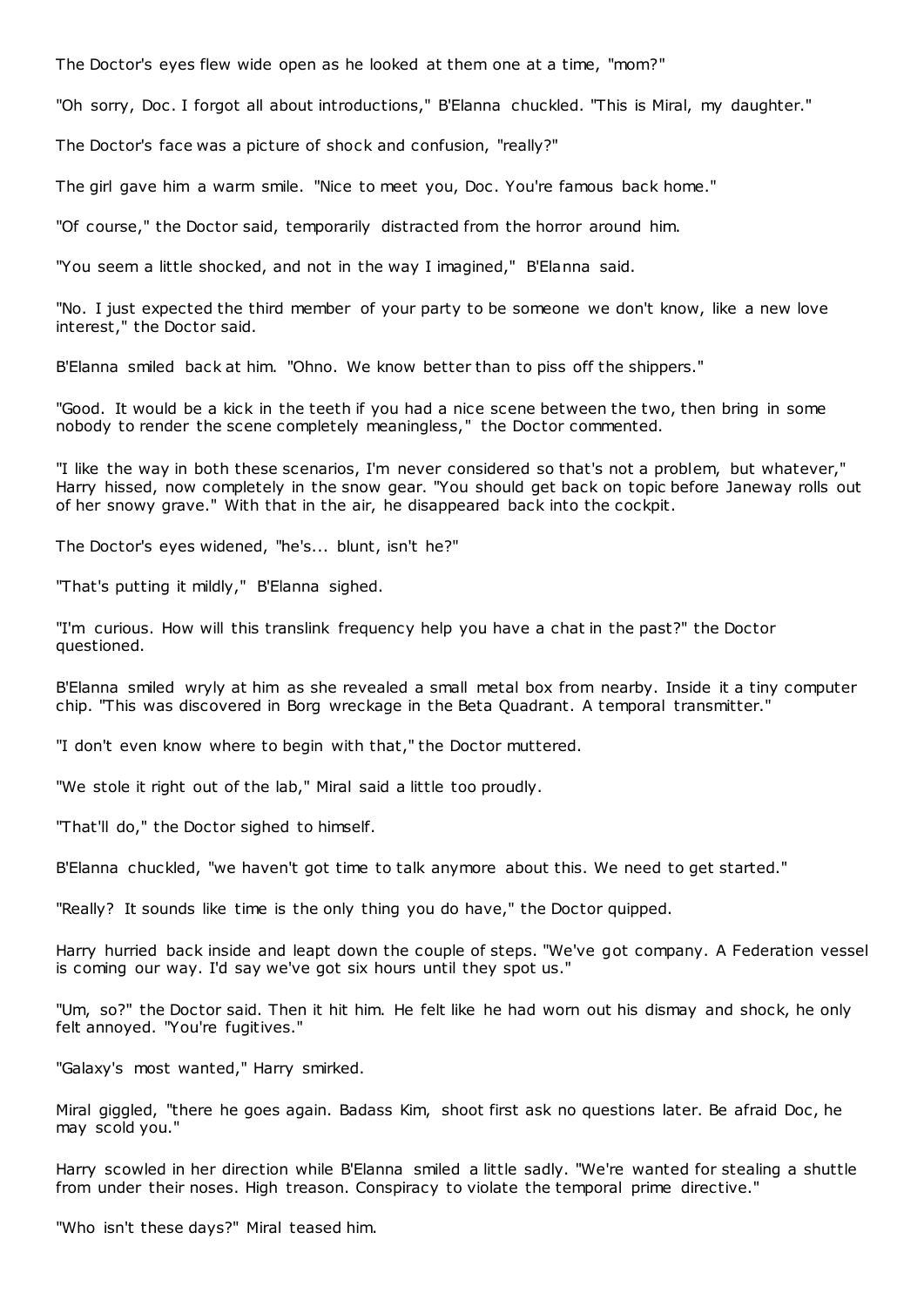Harry looked towards B'Elanna with a similar expression to her. "Sometimes it feels like he's still here," he said to her quietly.

B'Elanna's smile warmed up slightly. "I'll do it, Starfleet. You don't want to go back, trust me."

"You haven't called me that in years," Harry grimaced. "You don't need to baby me." The look he received told him he would not be able to talk her out of it. She passed by him to take his place in the cockpit. "We should get started," he said in a gruff voice.

The Doctor cast a wary glance toward the young girl still with them. He then found himself looking at Seven's body again. "Perhaps, she shouldn't be here."

"You're right. Miral, keep an eye on that ship while your mother's gone," Harry said.

Miral's eyes narrowed slightly, "but I don't think..."

"I wasn't asking," Harry snapped.

"I didn't want to see the autopsy anyway. Chill out," Miral said calmly to the Doctor's surprise. She followed her mother with a smile on her face, "have fun with cranky pants, Doc ."

Harry sighed impatiently, "that girl, this is why I'm grey."

The Doctor had to laugh, if only briefly, "I didn't think she would bother you so. She's exactly like..."

"Tom, yeah," Harry said, his anger fading away to melancholy. "She got the *best* of both worlds. B'Elanna's stubbornness and intelligence, Tom's humour and pain in the ass-eness."

"Here I was thinking that was the same thing," the Doctor said. He felt bad for it, knowing the helmsman's fate. He cleared his throat to cover his uneasiness. "Translink frequency," he said while grabbing a tricorder.

Harry watched him, his face gave away nothing about his inner thoughts fighting with each other.

Miral stood behind her mother sitting at the helm, her arm leaned against the back. "I thought so, you weren't going to go back," she said.

B'Elanna briefly glanced over her shoulder, "no. I left a transmitter on the bridge so we could easily find it and transport to and from it. It should be easy to tap into the sensor logs from here."

"Mom," Miral said softly.

The tone she knew all too well. The console provided a distraction. "There's an active file here, it could be useful." B'Elanna pressed a command to open it.

Instead of text or visual data, a voice spoke from the computer. A one she hadn't heard in ages and was disturbed to find that she missed. *"Should our... luck continue... whatever happens... 's fault."*

It didn't end there, another voice followed which punched her in the gut. *"Hey!"*

Miral watched as her mother's face turned ghostly pale. She was already worried about her before, so it didn't help. "What?"

B'Elanna forced a smile onto her face so she could look up at her. "Janeway, I told you she was quite the character."

"Yeah, that's not..." Miral said, not buying the words or the smile.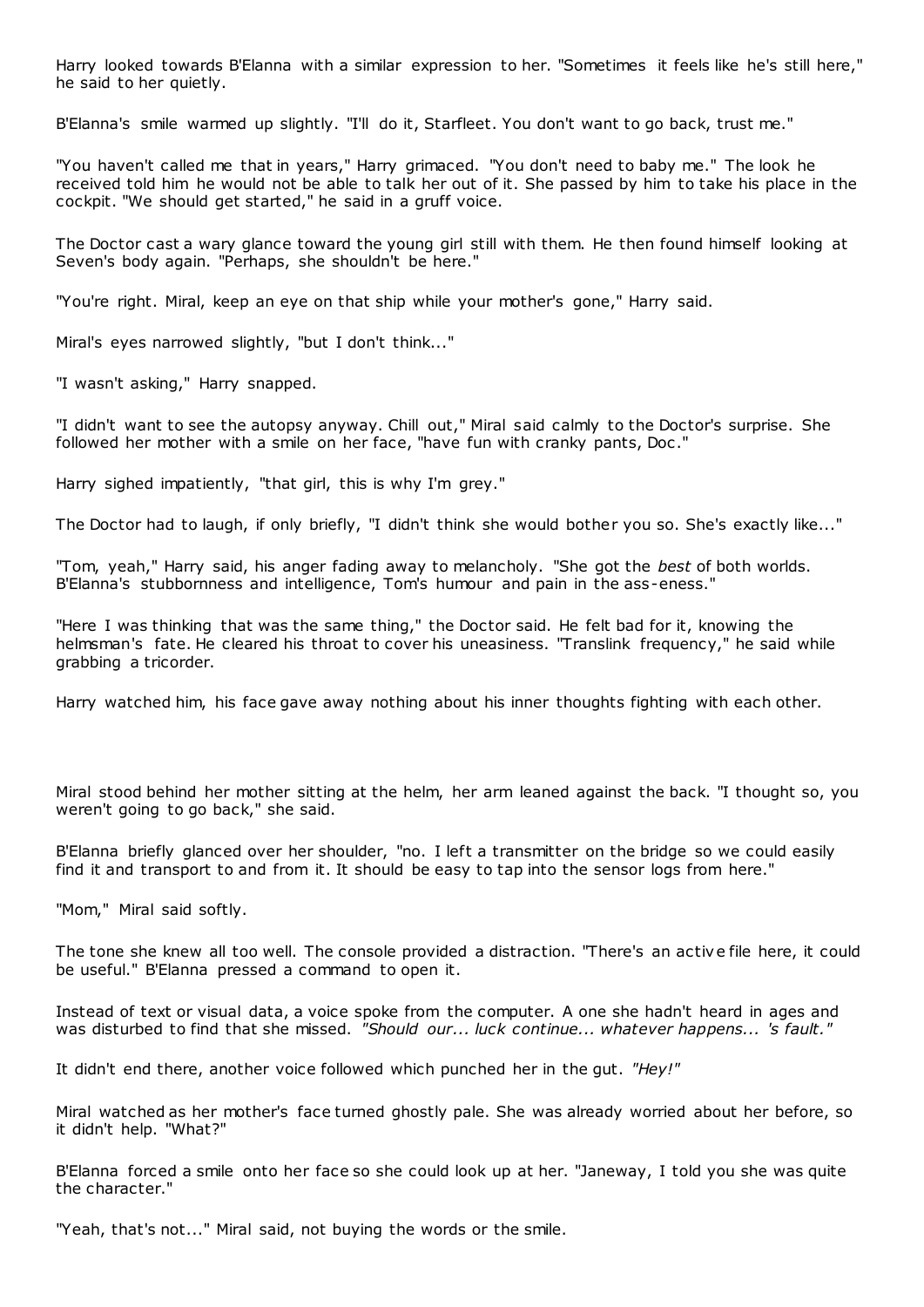"It doesn't matter. In a few hours we won't remember any of this. Everything will undone, fixed to t he way it should've been," B'Elanna said while getting right back to work.

Miral glanced down at her feet glumly, "that was him, wasn't it? Dad."

B'Elanna shifted her position in the chair so she could face her without twisting her neck. She reached out to take the hand resting nearby. "We can still stop this." Miral's attention snapped back up in surprise. "I've put too much pressure on you. I only decided to help Harry so you could meet your father. But, what we're doing will have a huge effect on history. By making it all about Tom, I've put a horrible burden on you."

"Mom, that's silly. I know you're not doing this just to save dad. It's for all of them," Miral said, followed by the bright smile she inherited from her dad. "I know you miss them, and you blame yourself for what happened."

That smile turned a little cheeky, another Tom trait she had. "Besides if you were doing this only for me, I'd lock you and Grumpy in that cage and fly you straight to granddad's for one of his Prime Directive snoozefests."

"Ohno, anything but that," B'Elanna groaned but in good humour. She laughed meekly, "the truth is, I'm scared of losing you."

The cheeky element of the smile faded, her eyes glistened. "I'll still be there. The difference is, you'll be happier, and I'll know the dad I've heard so much about. No need to be all regretty and melodramatic, okay?"

B'Elanna shook her head, trying badly to stop smiling at the young girl. "You two together are going to drive me bonkers. I dunno if I want to go through with this."

Miral giggled, she maneuvered herself around the chair so she could give her mother a much needed hug. "Do you really want to listen to Harry whine about it for another fifteen years? I think you've punished yourself enough," she whispered.

"You're right. No more running and hiding from the past, moping about it solves nothing," B'Elanna said.

"Hello Harry."

The Doctor looked up from his work, curious as to why the man was talking to himself. As soon as he did he noticed Harry standing in front of a screen on the wall. That was what he was talking to.

"I don't have much time, so listen. Fifteen years I screwed up, hugely. B'Elanna and I were the only survivors of that mistake," he continued. "If you're watching this though, it never happened. What's the point in telling you this then?" He shrugged despondently. "I thought I could solve everything. I wanted respect from my peers. I was tired of being young green Ensign Eager. And, I was impatient. I wanted to go home *now*.

"What I want you to learn from this is *know your limits*. I got home at great cost. Ironically, I spent my life since then wishing I was back where you are, replaying the moment over and over, trying to fix it. Earth will still be there whenever you return. For now, Voyager is your home. Its crew are your family." Harry tried to warm up his expression for the final pitch, it only gave him an awkward smile, "don't make the same mistake I did. You've got a second chance, you owe me."

He leaned forward to switch off the panel he was directing his speech to. The Doctor watched him as he returned to their work area.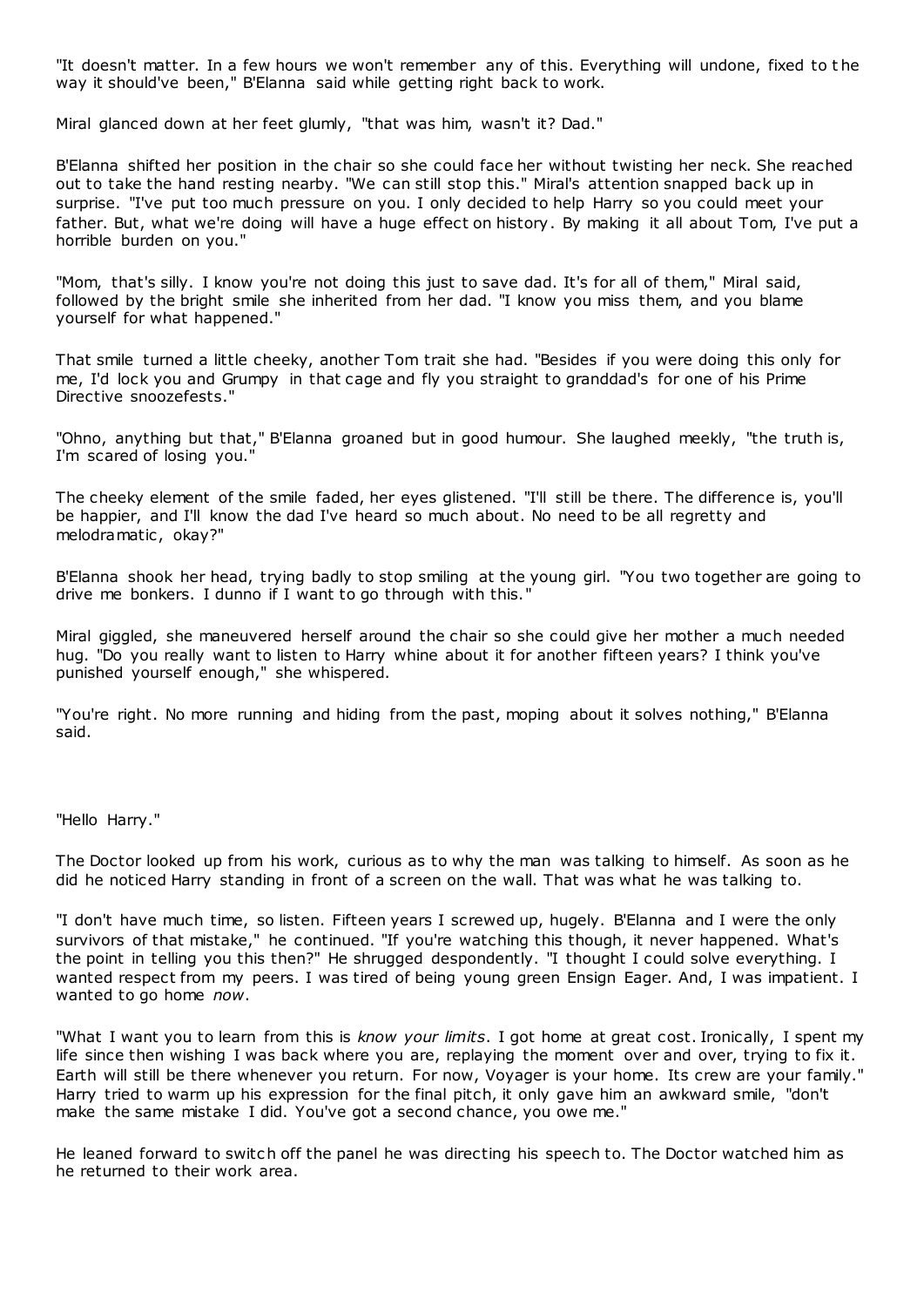"Was that what I thought it was?" the Doctor questioned carefully. All while keeping his full attention on his work. It was easier to pretend that the item in his hand was a piece of Borg technology only, not what remained of Seven of Nine. He still couldn't wrap his matrix around what was happening.

"How's it coming?" Harry asked, dodging the hologram's question.

"There's no damage, but I'll still need an isoprobe," the Doctor replied. Harry nodded, then he rummaged around a tool box. "You do realise that what we're doing here is far bigger than piloting the Flyer ahead during the slipstream."

Harry only gave him a slight grunt as he handed the object the Doctor was after to him.

"You're still being impatient, trying to fix everything. Nothing's changed but the scale," the Doctor continued anyway.

"It's too late for me to change. Him though..." Harry muttered. "Once we do this, he'll follow a different path."

"This isn't just about you though. Countless people are going to be affected by this. Fifteen years of history will be changed," the Doctor argued.

Harry stared at him intensely, "so we should leave them there, buried and forgotten under the snow?"

"You don't know what will happen when you meddle with time," the Doctor said desperately. "You could make things worse. Have you ever considered that your interference in time is what causes the accident? A closed loop as it were."

"It won't. I didn't cook this up yesterday. I've done my homework," Harry barked. "This timeline only exists because of the error I made. I can't make it any worse than it is now. The crew trusted me, I failed them. I won't give up until I correct that."

The Doctor struggled to think of a counter argument, luckily the comm was on his side. *"Harry,"* B'Elanna's voice rang around the room. *"They've found us. A Galaxy class ship is on its way."*

Harry only rolled his eyes, "of course it is. They don't seem to have anything else."

*"I'll tell them to come back with a more original class, shall I? Might buy us some time,"* B'Elanna's voice said with obvious sarcasm.

"Well, it can't hurt," Harry muttered in a similar tone. He fixed a firm stare at the Doctor. "How long until you get the translink frequency?" The other man hesitated for a moment. Harry relaxed his shoulders a little, "if you're having doubts about this, I'll get the frequency and time on my own. If you don't want to live with the burden, I'll understand."

A small smile formed on the Doctor's face. Every interaction he had with this man felt like he was talking to an imposter. Only now he saw any resemblance to Harry Kim. He thought about it carefully before answering. "I already have the translink frequency. It'd be a lot quicker if I gave you that while I look for your time code."

Harry smirked, he slapped the hologram hard on the shoulder in approval. It managed to make him wince.

The shuttle flew into open space, a Federation ship followed closely. On its bridge, the Captain sat down in her chair to make a log.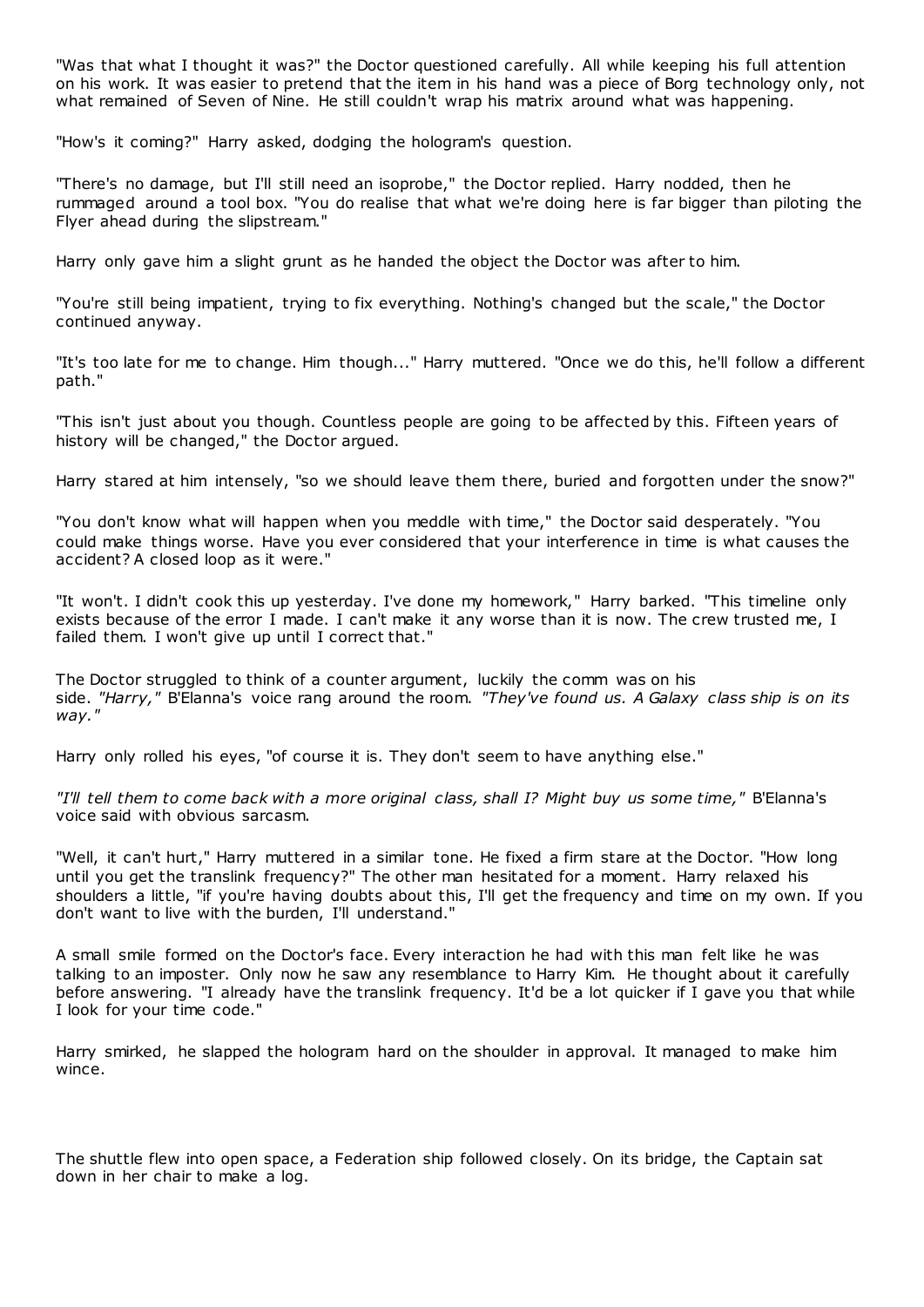*Captain's Log Stardate 52443.6: This should be my final log in the Delta Quadrant. In other news a pig flew by my window this morning, and Seven started wearing clothes. If this is my final entry, I'd like to say for the record it was probably her fault.*

"What?" Seven raised an eyebrow.

"Take it like a doll," Kathryn hissed. She stared at the viewscreen, which showed the shuttle crew. "We're ready, are you?"

Young Harry looked a little nervous, he grinned to cover it up. "Raring to go, ma'am."

Kathryn nodded. "To all hands, this is the Captain. Take your stations, secure all systems, and standby for the jump to slipstream."

"I've established the telemetry link between the two vessels," young B'Elanna said calmly, with a stony face. The viewscreen switched to view the outside of the shuttle instead.

"Engage," Kathryn said. She crossed her legs while firmly gripping her arm rests.

The Delta Flyer picked up its speed as the huge Galaxy class starship loomed in.

The older B'Elanna growled at the helm controls, while her daughter tapped at one of the other stations behind her. "They're closing in, two hundred thousand kilometres. You know, just a crazy suggestion, but maybe we could try some evasive maneuvers," Miral said.

"For the last time, you're too young to fly," B'Elanna snapped over her shoulder.

Miral pouted, eyes rolling slightly. "That's never stopped me before."

B'Elanna sighed, her hand slammed onto another part of her station. "Harry, how are we doing?"

Back in the lower section of the Flyer, Harry and the Doctor were nose deep in their work. Harry with his tricorder, and the Doctor unfortunately still staring into part of Seven's skull brandishing a probe.

"The Borg transmitter's online. The translink frequency's locked onto Voyager's position, but I'm still waiting for the Doc to give us Seven's time of death," Harry answered.

*"Pick up the pace, our friends will be in range in a matter of minutes,"* B'Elanna's voice said irritably.

"Guilt tripping me won't help," the Doctor snapped back.

Naturally B'Elanna didn't take the remark well, she clenched her fists against the computer to calm herself.

"We're being hailed. Should I answer them?" Miral asked.

B'Elanna was about to tell her off for asking a stupid question. Only she realised it wasn't as she opened her mouth. She glanced over her shoulder. "It'll give us a few extra minutes. Do it."

Miral nodded, then opened a channel.

B'Elanna looked to a small monitor next to the helm. She was surprised when the screen changed to the Bridge of the ship, that she recognised the person in the Captain's chair. It was a little unnerving, but she tried to hide it.

"Oh shi..." she instead blurted out.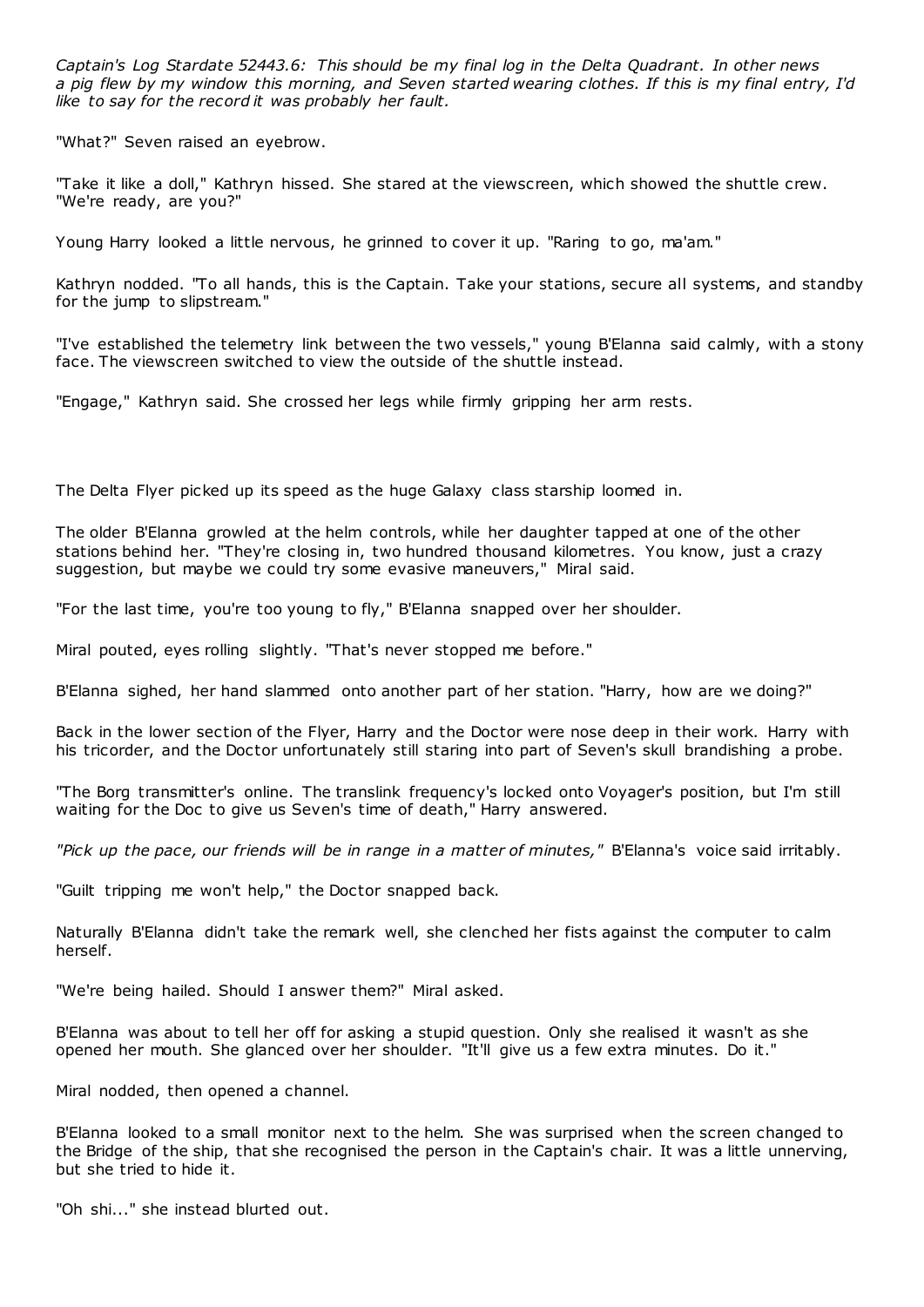"This is Captain Troi of the Starship Challenger. We know what you're trying to do, and..." the Captain interrupted softly.

"God, get that thing out of here. We already have one crashed ship on that planet. We don't need another," B'Elanna stuttered.

The older grey haired Deanna Troi narrowed her eyes at her, "it's been nearly twenty years. Enough with the Enterprise crash jokes."

B'Elanna shook her head, smiling politely. "Oh don't worry, it was no joke."

Troi seemed calmer, she even smiled a little. It rattled B'Elanna more than she liked. "You are merely trying to throw me off, to stall. It won't work. Shut down those impulse engines, drop your shields, and we can talk about this face to face."

"Sorry, we kinda need those things," B'Elanna said.

"You must understand. We're not going to let you alter the timeline. The Council has made you an offer. Hand over the transmitter and your shuttle, and all of your charges will be dropped," Troi said.

"Or we could continue with what we're doing and they won't exist at all," B'Elanna said with a wry smile.

Troi stared back at her firmly, "if you do, I'm under orders to stop you by any means necessary. I'm sorry."

"So am I," B'Elanna said honestly.

With a disappointed look on her face, Captain Troi signalled for the comm to close. Then she was gone. The Flyer shook immediately afterwards.

"They're going for our power systems," Miral reported.

"We're not going out without a fight, shields up, ready weapons," B'Elanna said.

Miral clutched her station as the Flyer shook a second time, she continued to shake herself once it stopped. "That's a Galaxy class starship, mom. What are you going to do, hack their shield frequencies?"

"Well then we could always beam their Captain into the pilot's chair," B'Elanna joked to try and calm her daughter down. It only worked for a moment, the girl meekly smiled. "It'll be all right. It's not going to matter soon."

The shuttle kept going ahead, only the much smaller Voyager flew behind them. Both of them began to glow.

"Slipstream velocity in four, three, two..." Tom said through the tremors.

Both vessels shot forward in a blur of blue.

Another rumble made the lights in the back of the Flyer flicker and lower. Older Harry glowered as he tapped one of the few remaining working panels. "I don't mean to back seat drive here, but emergency power is there for a reason."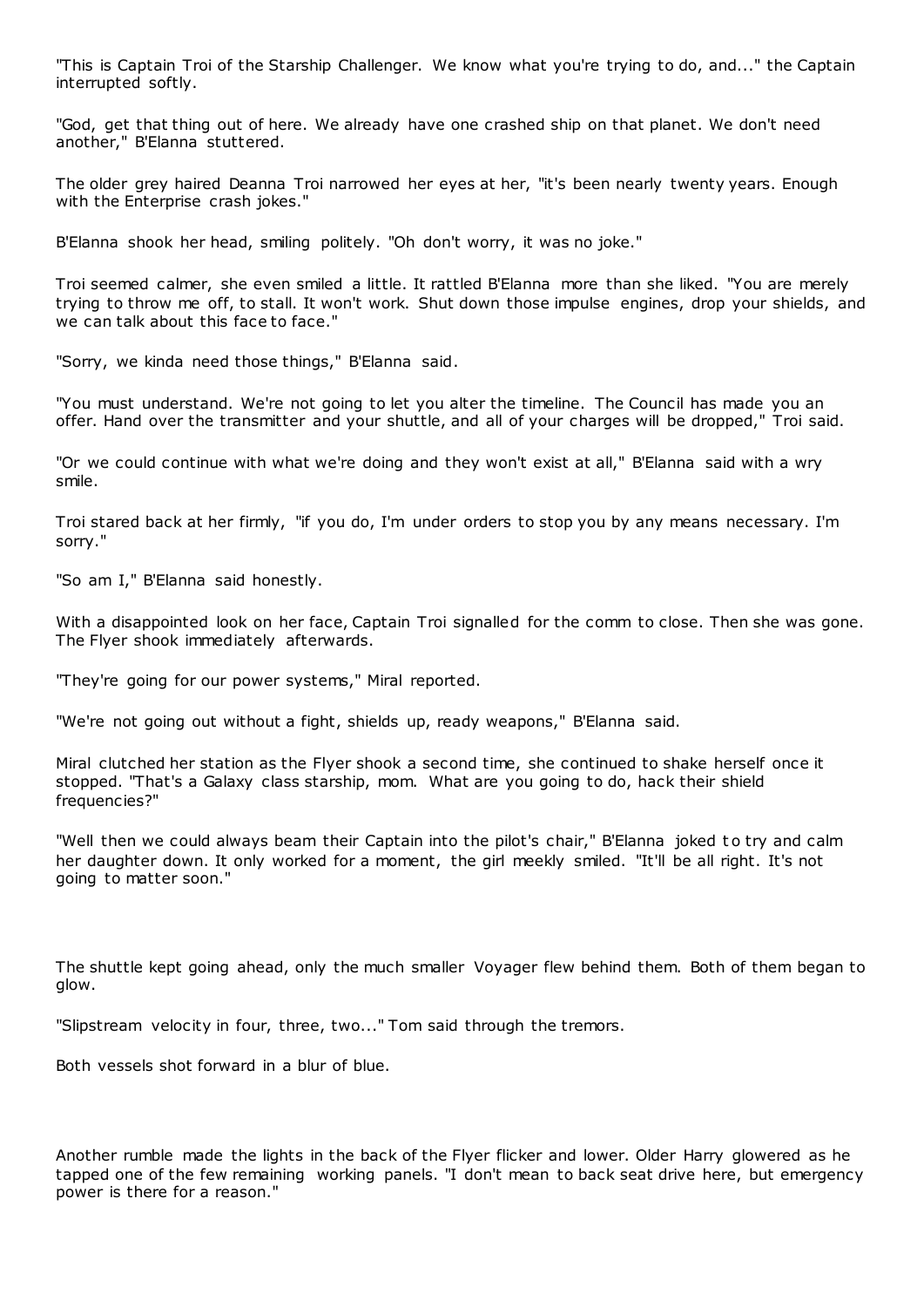The Doctor cringed slightly when he overheard both Torres women mutter dangerously over the comm. The lights coming back was a small relief.

"Thank you!" Harry grunted. His teammate wasn't sure if it was sincere or sarcastic . "Doc , where is that time code?"

"It's getting slower to get the more you pester me," the Doctor grumbled back.

"Phase variance is flaring up," James reported from Opps. Kathryn's attention snapped straight to him. "Point one, make that two."

Kathryn stared ahead of her towards the helm. "Well?"

"Nothing yet," was the response.

"Three," James continued.

"We're running out of time here, we need those corrections or the drive will have to be shut down," Kathryn said quickly.

Inside the shuttle her voice only heightened the stress levels for one of the occupants. Harry breathed in to calm himself as he looked back over his shoulder towards B'Elanna working rapidly.

"Spatial gradients. Compensate. Stabilise deflector," she said, he assumed more for his benefit than hers. She didn't look up and she didn't seem perturbed at all at the pressure.

"Threshold is fluctuating," Harry started to really panic .

B'Elanna still didn't rise to the bait. She calmly reported, "transferring phase corrections to helm."

Harry looked down to see for himself. The relief allowed him to breathe again.

Voyager's helm also confirmed the corrections had been received. "Got it."

James nodded as the ship tremors lessened, "phase variance is going down."

"Shields are holding," Tuvok reported.

Kathryn didn't relax, they had a long way to go yet. Yet her hands loosened their hold on the armrests. The ground beneath her shook so hard they were pushed up into the air, along with the rest of her for a fraction of a second.

"Nope, it's going back up. Point three and rising," James said as he was forced by another tremor to hold onto the station. Everyone else had to do something similar. "Point four."

"What's happening over there? The phase variance was only stalled for a second," Kathryn asked the shuttle crew.

Harry's panicked voice spoke up first, *"I'm not sure, Captain. The corrections should've worked."*

*"Standby. I may need to compensate for the shuttle's position relative..."* B'Elanna's voice said, still strangely calm. Static tried to interrupt her as she continued to speak, *"drive... corrections."*

A slight blip told everyone the same thing. Tuvok confirmed it for them, "we've lost our comm link."

"The telemetry link?" Kathryn questioned sharply.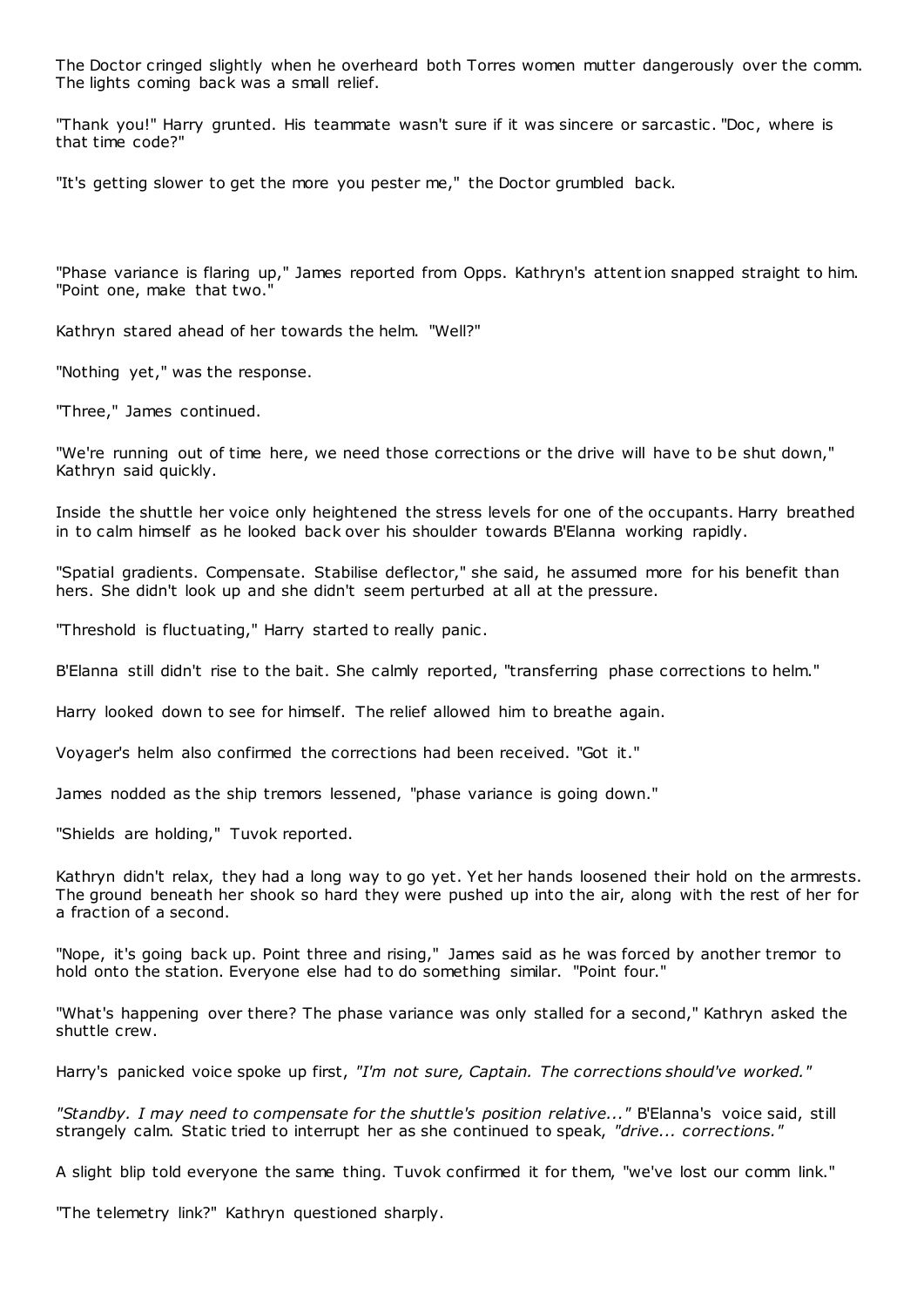She saw a head shake from the helmsman. The grim reply came next, "it has gone too. Slipstream is destabilising."

Kathryn leaned forward, almost sitting on the edge of her seat while gripping the rests tightly. "Shut it down!"

"The quantum matrix is overloading," Jessie reported from the Engineering station. Like most of the bridge now, she was trembling on her own accord, with nervous sweat building on her forehead.

"Helm control is down," was the next words nobody wanted to hear.

The Doctor grinned mostly in relief, he quickly crouched down in front of the older Harry. "I have it. Seven's cybernetic systems were terminated on Stardate 52443.6. Borg time index; 9.47258."

Harry nodded while he typed in the many numbers. The Doc tor watched him intently, his eyes widened at the last few.

"You've entered in 9.43," he stammered.

A half hearted, "uh huh," was all he got.

"That's less than four minutes before Voyager was destroyed. That's a little close, isn't it?" the Doctor said in a panic.

Harry continued working as if he never said anything. "That's the point, Doc ." The hologram didn't feel reassured by the answer.

Harry hurried over to the wall computer to continue his work. "Now to upload the new phase corrections." Once he was done he dropped back onto his knees in his previous position, armed with a narrow stylus shaped tool. "It's when I failed fifteen years ago. Today, I fix my mistake."

A few careful taps brought the transmitter to life. It whirred and started to flash.

Seven slowly looked up from her station, frowning slightly. "I'm receiving a transmission."

Tom pulled a similar face, he glanced in her direction. "The comm line is down, how?"

"The signal is coming through one of my cranial implants," Seven answered, though she was as confused as he was. "It contains a new set of phase corrections."

"I'm game if you are," Tom said quickly while wiping sweat from his brow. The thought occurred to him that she wouldn't know what he meant. "I'll try them, it's better than death."

Seven nodded, she tapped them in as quickly as possible. Tom did as well when he received them.

His face drained as soon as he did. "Oh god, we're doomed."

Young Harry couldn't believe his eyes as he stared toward the shimmering streaks of blue through the windows. He stumbled forward toward the helm in a panic, his forehead sweating briskly.

"Voyager's back in normal space," B'Elanna said, her voice uninterested. From what he could see, she was doing little more than watching the helm controls.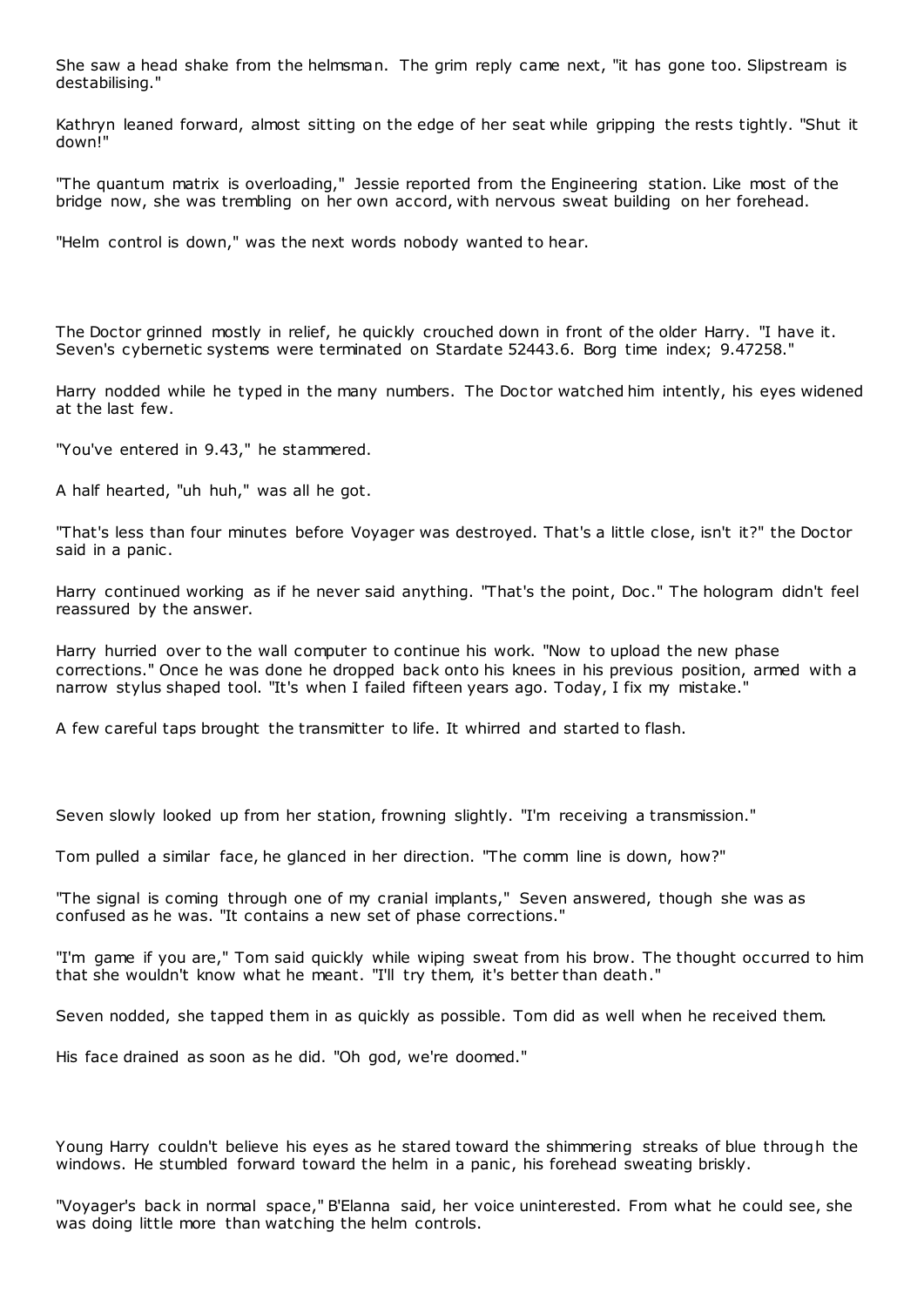Harry's eyes widened in horror. He ran forward to tamper with them. "Alter our slipstream course! We've got to go back." At the last second she grabbed his wrist harshly.

"No," she warned him in her blank tone of voice that was normal for her lately. "We don't have a slipstream drive. We can't control our course. We try to enter normal space prematurely we'll be ripped apart. We have to ride the wave until the end."

"What are you saying?" Harry stuttered fearfully. He tried again with another arm. This time she blocked him by moving herself in his way. "We've got to go back for them!"

The grip she had on his arm tightened until he made a painful wheeze. Then she looked him in the eye. For the first time in months he saw some feeling in there. Guilt or sadness. He wasn't sure which. "I'm sorry," she whispered while finally letting go of his arm.

Harry stumbled backward a few steps. His legs weakened and so he stumbled into a sitting position. Tears overwhelmed his confused eyes.

The older Harry glanced up, his face turning a sickly shade of white. The Doctor looked on with worry.

"We're still here," Harry stammered with grief stricken panic .

"Mr Kim?" the Doctor said softly.

"Why are we still here? That should've fixed it," Harry's voice cracked.

He looked around with his eyes wide in terror, unaware that his panic was being displayed on a computer screen. Also unaware that he was being watched by someone greatly amused by his plight.

The watcher turned his chair around to face a large glass window. On the other side young Harry lay on one of two biobeds. At the head of them two large mechanical tendrils had attached themselves to their occupants foreheads.

On the neighbouring screen playing behind the man, older B'Elanna closed her eyes, trying badly not to scowl. Meanwhile the other body on the second bed also scowled the exact same way.

"Oh, why indeed," a computerised and deep voice cackled obnoxiously.

Kathryn's eyebrow shot straight up. So did the tension on the Bridge. "What do you mean we've lost the slipstream?" she asked in such a chilly voice, it froze the air in front of her.

Chakotay laughed nervously, secretly wishing he was on the shuttle instead of at the helm. "The quantum drive just went offline, I don't know why. We've returned to impulse."

"Comm system is back," James said.

"Hail them," Kathryn snapped in his direction. He shrugged and did as he was told.

Kathryn focused on the viewscreen as it showed the rear of a regular shuttle directly in front of them. It was only there for a second, immediately replaced by the cramped interior of it. Half of the occupants cringed and looked down to avoid the death glare wrath.

"I told you. Doomed," he squeaked.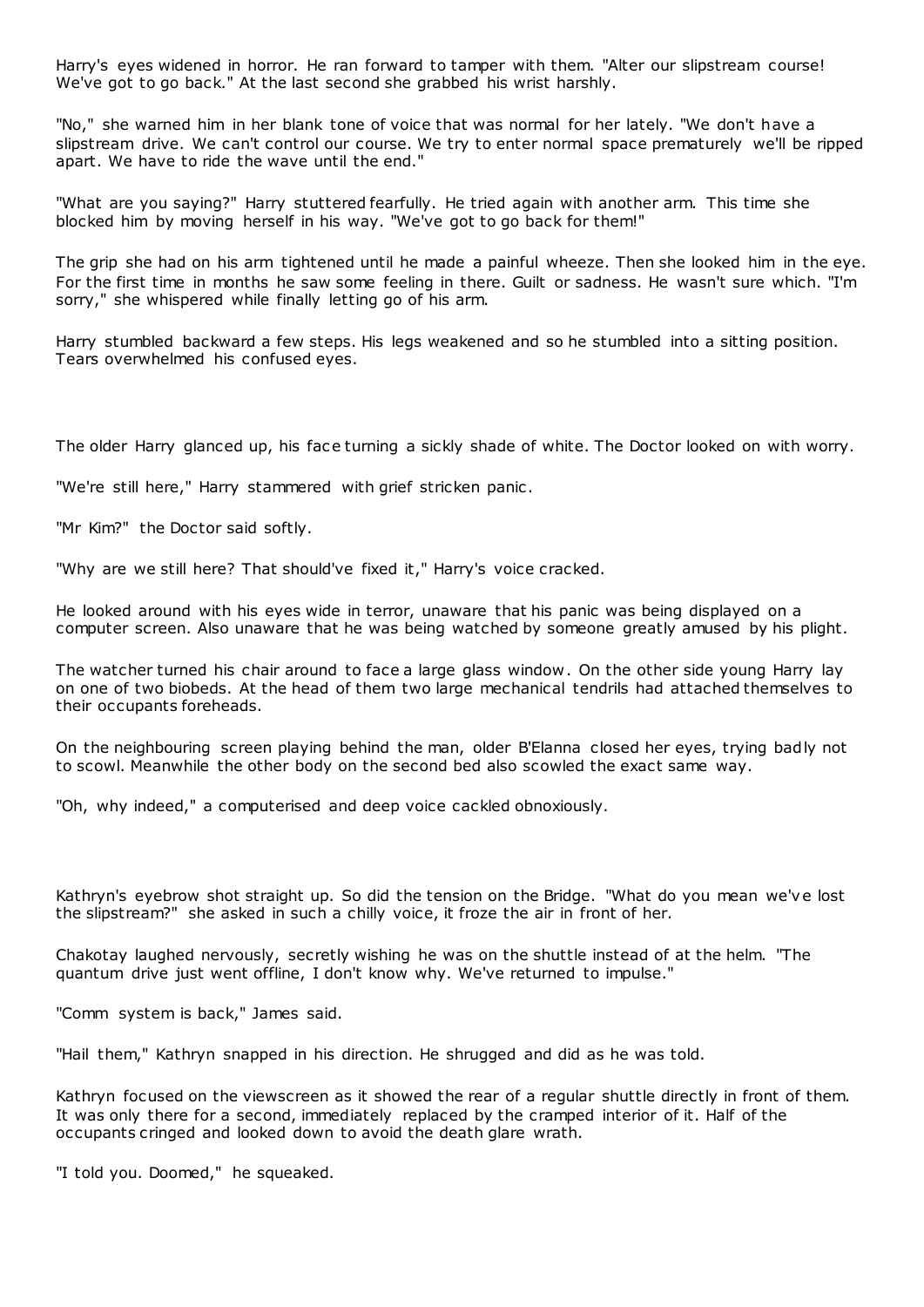"Remind me. What was your answer when I asked if you could do any better?" Kathryn hissed at them. She made her eyes bug out and made her voice as boring as possible, "yes I can, Captain. I am perfect and everyone else is stupider than me."

The shuttle crewmember who wasn't busy metaphorically, hopefully, peeing their pants, merely raised her metal eyebrow curiously. "I did not say anything like that."

"Actually you did. You said I was too slow to do this," James said.

Seven avoided looking in his direction, keeping her firm stare towards Kathryn. "I received phase corrections through my cranial implants. Those were the corrections that shut down the drive. Only someone with an interplexing beacon could have done that."

"Did she..." James stuttered while laughing slightly. "Did she still find a way to blame me after stealing my job on the shuttle?"

Jessie bit her bottom lip to avoid either laughing with him or sniping something at the drone. "Seems that way, or she's blaming me."

"You did not work on this problem and have no expertise," Seven said to her.

"Oh really?" Jessie smiled in a dark way.

Tom meanwhile ducked under the shuttle's helm to avoid not one, but two angry and very dangerous women. Chakotay had hunched down as well.

"So let me get this straight. You mucked up, twice, and none of it is your fault?" Kathryn asked. Even Seven was starting to get nervous from the stare she was getting. "Oh Seven, what are we going to do with you?"

"I'm telling the truth, Captain. I will admit to the first error, however..." Seven said in a flustered voice.

"Oh god, shhhhh. Don't engage," Tom whispered at her.

"Ohno, this is my fault. Only a month ago you were crying about not wanting to go to Earth. You said you had a change of heart," Kathryn muttered. "How convenient that the corrections are only in your head..."

Seven shook her head stubbornly, "this wasn't sabotage. I can prove that the corrections were sent to me by someone." She said the last word in a particular direction. Her target was still laughing quietly to himself. "I will."

"What's the big deal anyway? Yeah we're still lost, but we're not dead," James said once he stopped.

"Indeed," Tuvok agreed. Most of the Bridge did, but quietly as they didn't dare say anything while smoke still rose from the Captain.

"All right, prove it. But I dunno why someone would go to all that trouble," Kathryn said still with a suspicious tone of voice.

"Status?" a Human woman questioned.

A younger man looked up from his extremely advanced computer station to address her. "Time infiltration was successful, Captain. The Timeless incident has been erased."

The woman grimaced, "is that what we're calling it?"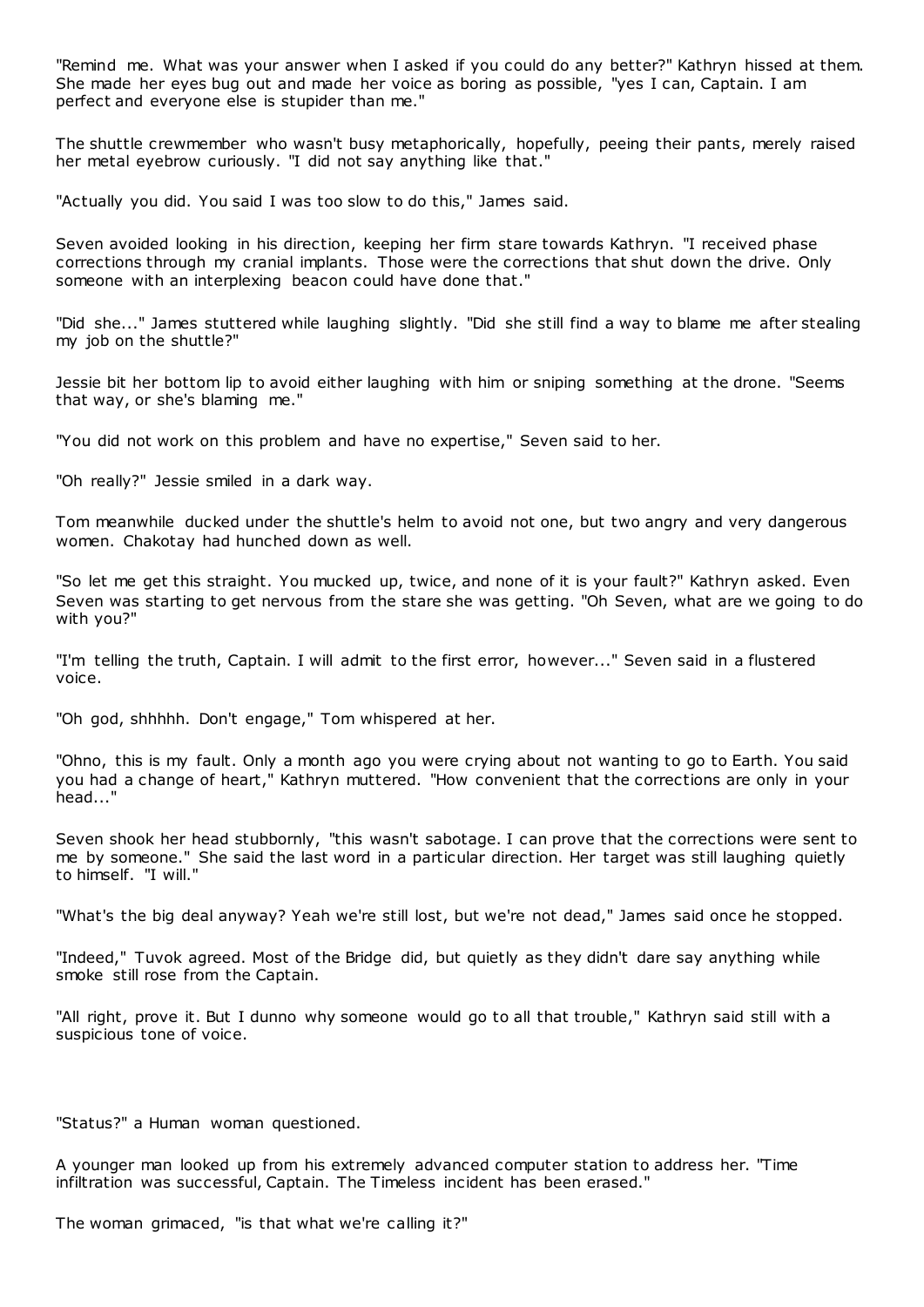The man shrugged with little care, "considering what would happen if we let it take place, I'd say it's appropriate."

"Hmm true. It's nice to get one right," the Captain said. As if on cue, stations began to complain. She responded with a heavy sigh. "What now?"

Another women responded to her station's cries by swiping the air, when she did a holographic work panel faded in front of her fingertips. "Temporal error twenty three; paradox level two."

The first officer winced, "that sounds bad."

The Captain rolled her eyes in his direction, "you don't even know what paradox means."

"Yes I do, it's bad," he sniggered, hopefully teasing her.

"Can we get a little more information than that, Lieutenant?" the Captain said toward the woman.

The Lieutenant scanned her physical and holographic stations with a panicked expression. She grit her teeth, making a hissing sound when she inhaled. "A few glitches in our calcs. The Delta Flyer's disappearance. Kim himself..."

"On it," the first man said. He worked furiously while the Captain watched with interest. Once he was done, he gestured proudly at the screen.

"What is this? Is this the best you could do?" she asked distastefully.

The man didn't take that kindly, he pouted huffily. "What do you want? It's better t han the alternative. That, I couldn't even measure."

"You better be right. This isn't something that will go unnoticed," the Captain said. Her eyes fell once again on his so called work. A whole area of space, thousands of lightyears filled with piercing black temporal anomalies, creating the illusion of a massive void. The better alternative. She knew he was right. She'd seen for herself how much worse it could be.

*Captains Log Supplemental: According to our Astrometrics data, our first slipstream trip has taken us the ten thousand light years we were aiming for. However, the early exit has delayed our rescue mission of the Delta Flyer by quite a huge margin. Unfortunately it'll be sometime before we can safely use this technology again.*

Kathryn leaned over Opps a little too closely to its current user while she stared intensely at the data. James made a point to take a large step away from her. On her other side Chakotay noticed this and shook his head with a small smile.

"Another minute," Kathryn tutted once she was finished. She stood up straight, eyeing the two men on either side of her briefly. "One damn minute and we'd be there."

Chakotay's smile turned sympathetic . "We don't know for sure when they dropped out of the slipstream corridor. We may still find them." He turned his attention to James. "Run a long range sensor scan. They'll already have a month head start, and if I were Harry or B'Elanna, I'd go back in the direction I came."

"If you were B'Elanna, you wouldn't have stolen the Flyer for a slipstream joyride, right? So we wouldn't be worrying about a rescue at all," James said.

Chakotay rolled his eyes, "can we do this without any comment from you?"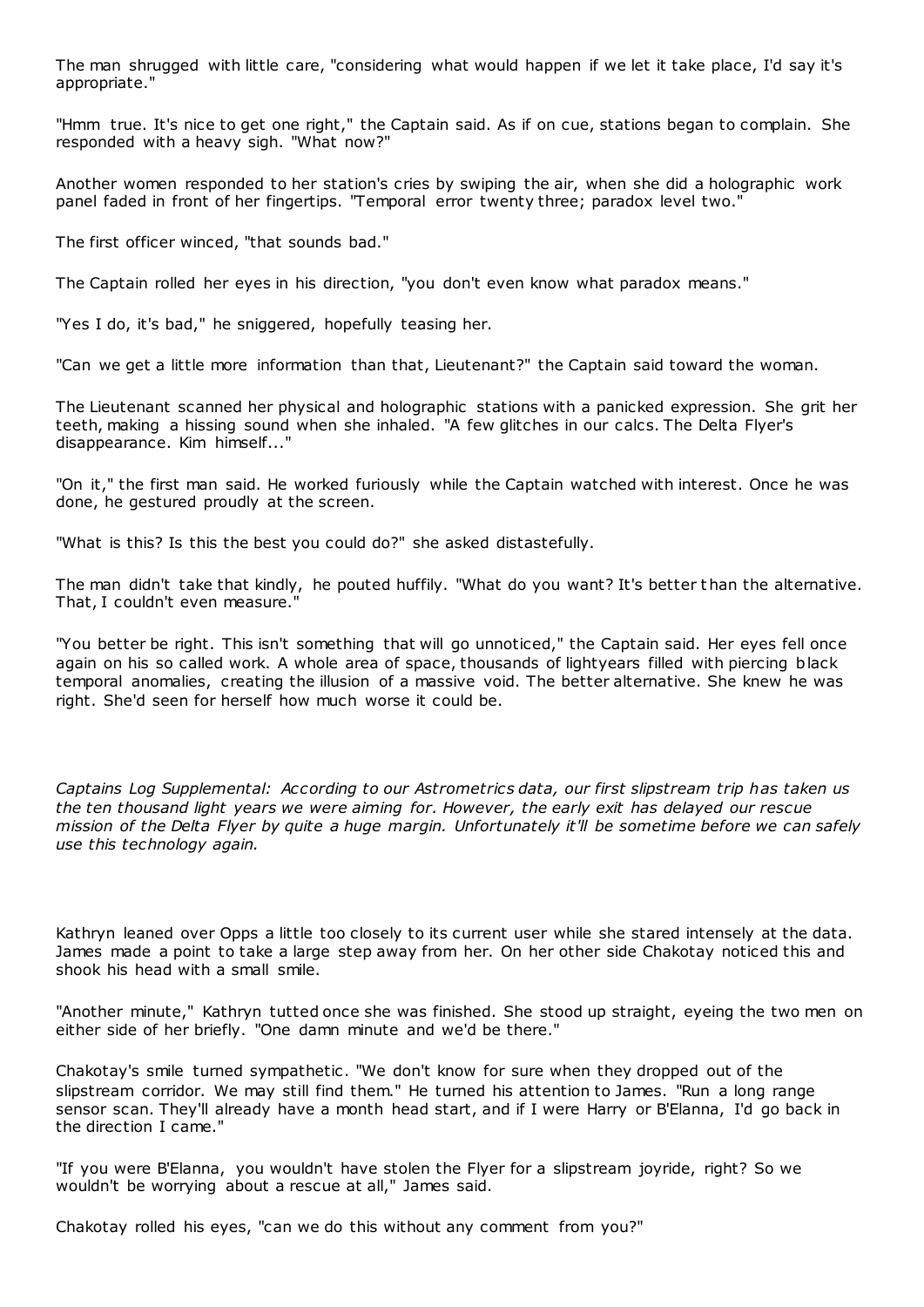"No," James replied honestly.

"The sooner we get Harry back," Chakotay muttered to himself. Of course he was still heard.

"He's right, in a way. We don't know what B'Elanna was thinking, and I doubt Harry would have much sway over her. Physically or otherwise," Kathryn said.

"That doesn't help us though. That would mean that as soon as the Dauntless lost track of it, they could've gone in any direction. I'd like to have something to aim for," Chakotay said.

Kathryn groaned, her hand angrily gestured to the panel she'd been looking at. On it a basic starchart showing merely a line going through it. "Yes, something that's about five months away. No time like the present."

"If we're wrong, we'll lose them for good," Chakotay said.

"Okay, so let me get this straight," Jessie butted in from afar. "Vengeful alien guy with a slipstream ship is pissed because the Borg assimilated his homeworld. So he thinks the best revenge is to kidnap Janeway and go for a few thousand light year spin around the block."

Kathryn sent her a stare that hinted for her to be quiet.

Of course she didn't *listen* to that. "I'm just saying, looking for a tiny shuttle that fell out of a slipstream corridor during a flight like that, a month ago. Finding a well cooked ingredient in Neelix's dishes would be easier."

"We know where they were and I don't care what A-Idiot was doing when this happened. All I care about is retrieving the Delta Flyer and why B'Elanna took it out for a *slipstream joyride*," Kathryn said, casting a brief glance in James' direction for the last two words.

Tom's head dipped down so far his chin was touching his chest. He had been wondering the same thing for weeks, all while battling the regret he had for asking for Harry's help with the Flyer on the day of the theft. "Me too."

"That's still priority, but there's more to this than what we know. Arturis' bizarre flight path might be related to how our probe got into his ship," Chakotay suggested.

Kathryn's resulting glare made him wither and back off a little. "Oh, don't tell me you believe that pissant's lies about a *oooh spooky* shadowy figure."

"It makes more sense than your drunk driving theory last week," Chakotay said with a cover smile. "It's not so ridiculous. We were already aware of a Boss character with some sort of in for us, wasn't that what Arturis called him?"

"It doesn't change anything. The Delta Flyer was thrown from the Dauntless' tail during his second turn around. That's what its sensors said. But that's still hundreds of lightyears ahead, and I'd like to hope we'll run into each other along the way," Kathryn said. "Now, are we done with the expositionese?"

"The what?" James frowned.

"It's been a month and we're still trying to figure out what happened last time. Give me a break," Kathryn snapped, then she stomped off leaving him even more confused.

The turbolift doors opened, allowing the Doctor and Seven to step onto the Bridge. Kathryn stopped a little ways in front of them, folding her arms tightly, drumming a PADD against one.

"I've finished my analysis of Seven's cranial implant," the Doctor said. He didn't wait for anyone to ask. "There was a Starfleet security code attached to the transmission. What's interesting is that it seemed to belong to Mr Kim."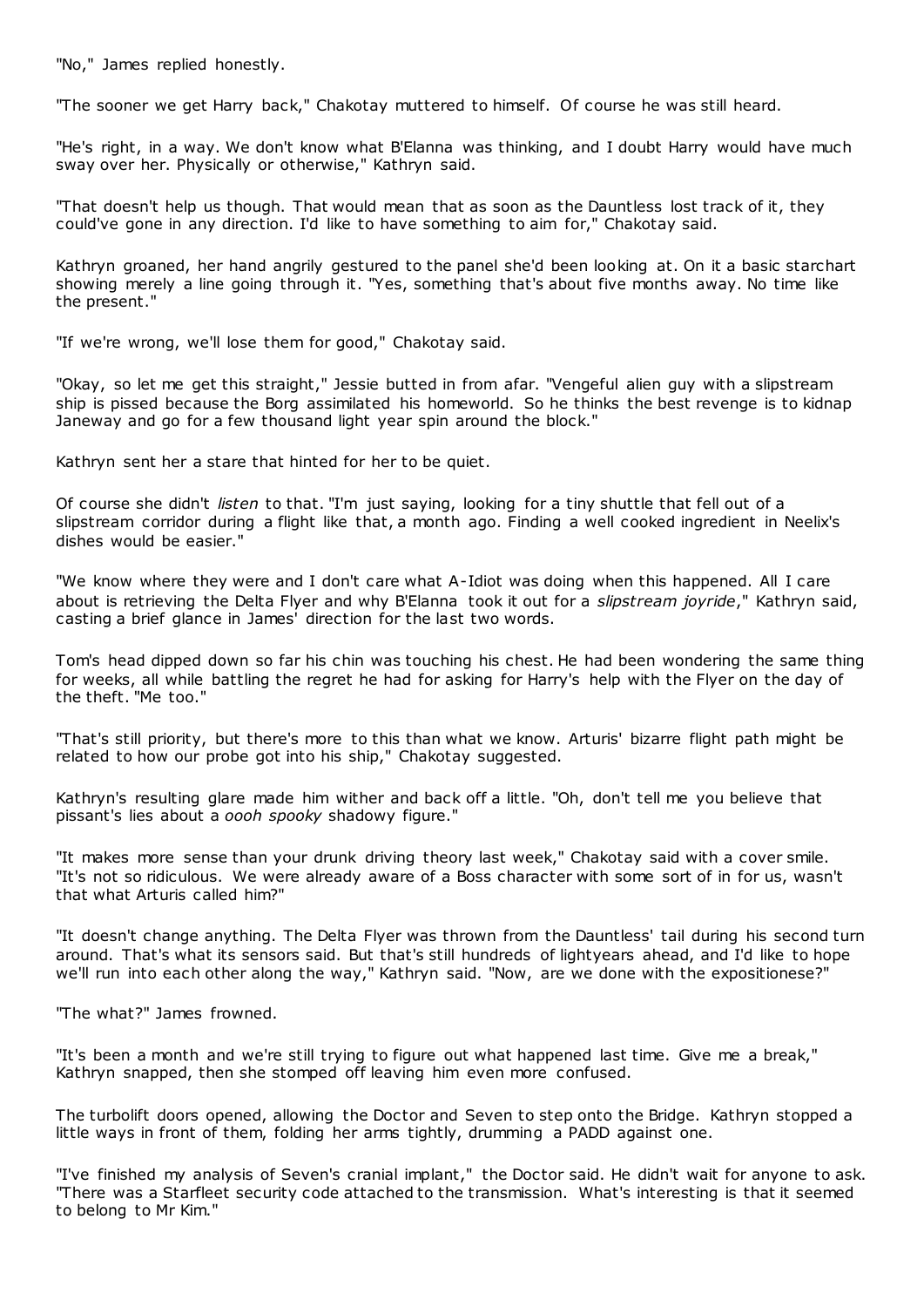The whole bridge stared at him with similar confused expressions. Tuvok even managed one.

"Harry?" Tom's interest was piqued. He hurried over to join them. "Does it leave any clues as to where he and B'Elanna are?"

"Down, heel!" Kathryn spat at him and pointed.

Tom's jaw dropped, "hey, I'm not a dog."

"No you're right. Dogs are smart, and cute, and obedient," Kathryn rolled her eyes.

The Doctor smirked briefly before continuing his report. "The transmission had a temporal displacement. It came from the future."

"Ohno. Time travel," Kathryn groaned while rubbing her forehead.

"Harry, he's nearby and he stopped us here for that reason. Who else would think to do something like this?" Tom said a little too eagerly.

Kathryn turned around to bop him on the nose with the PADD she was holding. She turned back to face the Doctor and Seven with a calm face as if nothing happened, while Tom scampered off to the helm rubbing his sore nose. "Past, future, how long?"

"We haven't been able to determine that yet. The results are inconsistent," the Doctor answered. "Including the owner of the security code."

"Of course it is. Take the whole thing apart, examine it molecule by molecule if you have to. I want to know who did this and more importantly, why," Kathryn ordered.

"We have already done so, Captain," Seven said.

Kathryn smirked slightly, "oh, it didn't take long to put your pretty little head back together. I'm impressed Doc ."

Seven stared at her with even wider eyes than usual. The Doctor's did the same, while everyone else shifted around uncomfortably. Jessie broke the uncomfortable silence by giggling a little too loudly.

"She got it," Kathryn said with a sly smile.

James quietly laughed too, "we all got it, that's not everyone's problem."

"Oh boohoo. Excuse me, let me tip toe around you delicate flowers. I'm way overdue," Kathryn said as she made her way to the Ready Room. She passed the Doctor, Seven and Tuvok on route, so she made a point to put on a pet lip as she stared at them.

Chakotay sighed in relief once she was gone. "All right Tom, follow Arturis' flight path, warp nine. We may as well get this four, five month rescue mission started."

Tom nodded, he got straight to work. Just as he was about to enter the final command his eyes almost bugged out. "Oh, literally take the whole cranial thing apart. That's dark."

Jessie stepped into the turbolift, yawning from the very long and odd day they all had. The doors were about to close when they shot open again for someone else. She was more than a little surprised to see it was James. Lately he'd wait for her to go before leaving himself. The small smile on his face was another surprise.

"James, is something wrong?" she asked carefully.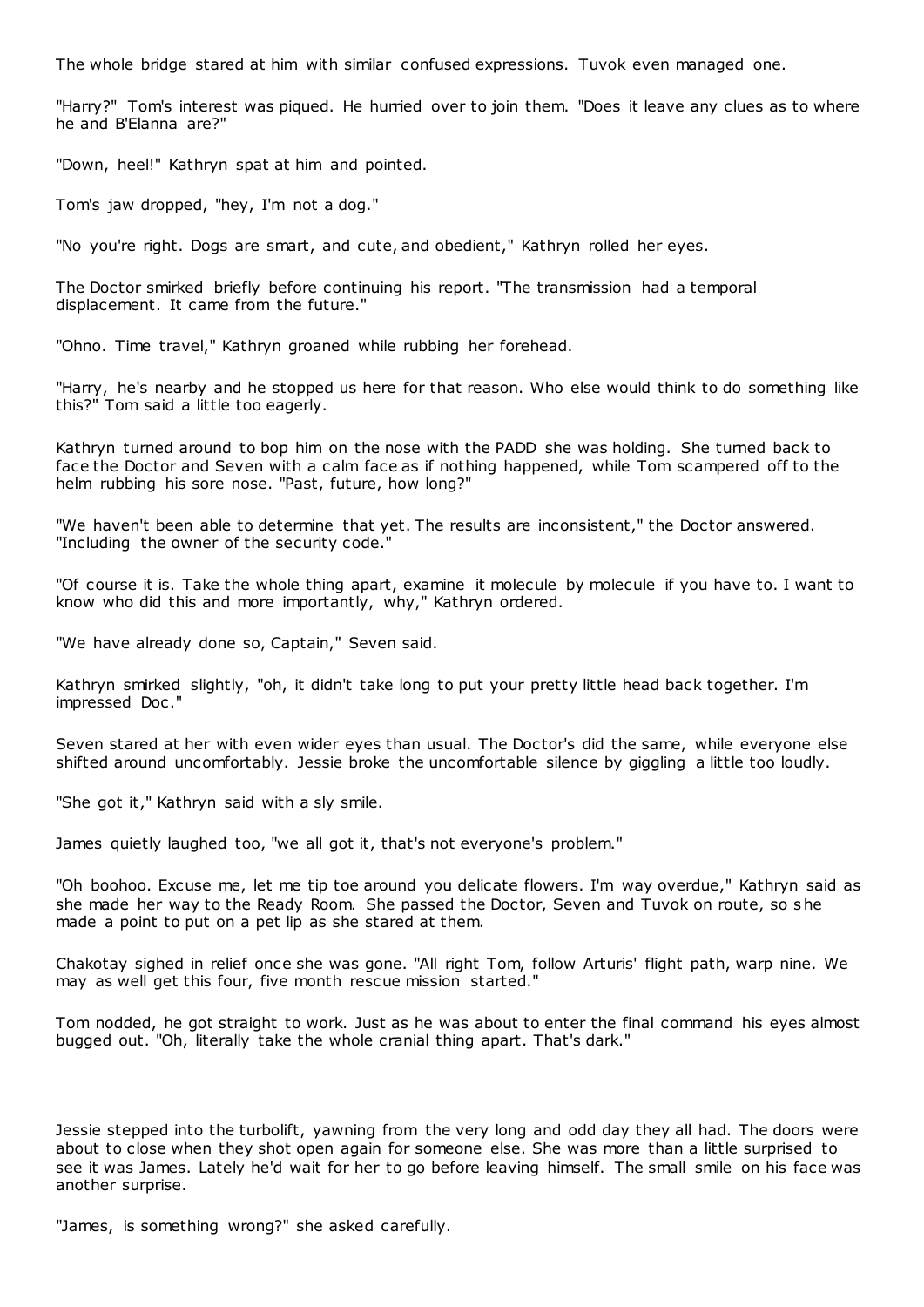"No, I just want to give you the longest overdue apology anyone has ever done," James replied. He sighed as if he was annoyed with himself. "I'm sorry."

Jessie stared at him, puzzled, "what, why?"

"How I acted, or rather overreacted. I don't even know why. I was embarrassed, it makes me cringe thinking about it. You had every right to be upset with me, so I kept my distance," James said.

"But I wasn't. I was more angry at myself," Jessie said, laughing awkwardly.

James joined in with her, shaking his head. "What a pair."

"Yeah," Jessie said, nodding.

"Still, I'm sorry for... everything. Throwing a tantrum, hiding from you," James said, his smile fading away, looking far too sorry for himself.

Jessie tried not to laugh at his expression. "Well, at least you owned up to it. But why now?"

James realised what she was laughing at, he tried not to look so pathetic to her and bring his smile back. "I really didn't want us to be on bad terms today."

"Oh," Jessie said, suddenly feeling awkward. "It's no big deal, you know."

"Yes it is. I wasn't going to forget your birthday," James said. "I already got you something, but I dunno if you'll like it."

"I told you, it's not..." Jessie said until she realised what he said. "Oh?" He leaned down to kiss her on the cheek, which flushed a bright red. "What was that for?"

"Now we're even," James said.

Jessie pretended to scowl at him. "Uh huh. You wish," she teased.

"Okay, that's why you get actual presents," James sniggered.

"Now you're talking," Jessie smirked back.

The darkness of the room was rudely violated by the light from an opening door. The shadowed figure had been currently sniggering at the sight of older Harry shouting in despair at the Doctor on one screen.

"Sir?" the intruder also had a voice.

"Do you mind? I'm getting some quality emo watching time here," the computerised voice complained.

The intruder smiled as if he said something else. "No sir, I don't. Thank you." They had the audacity to sit down next to him. At least the door closed, giving the room its dark edge again.

"Ugh, you better have some good news," the deepened voice grumbled.

"Yes, I do," the intruder chirpily said. "Voyager took the bait. They're on their way."

The computerised voice chuckled menacingly. "Excellent. How long before they reach us?"

"I er... don't know. Their super fast drive conked out a few hundred years away," the intruder stuttered.